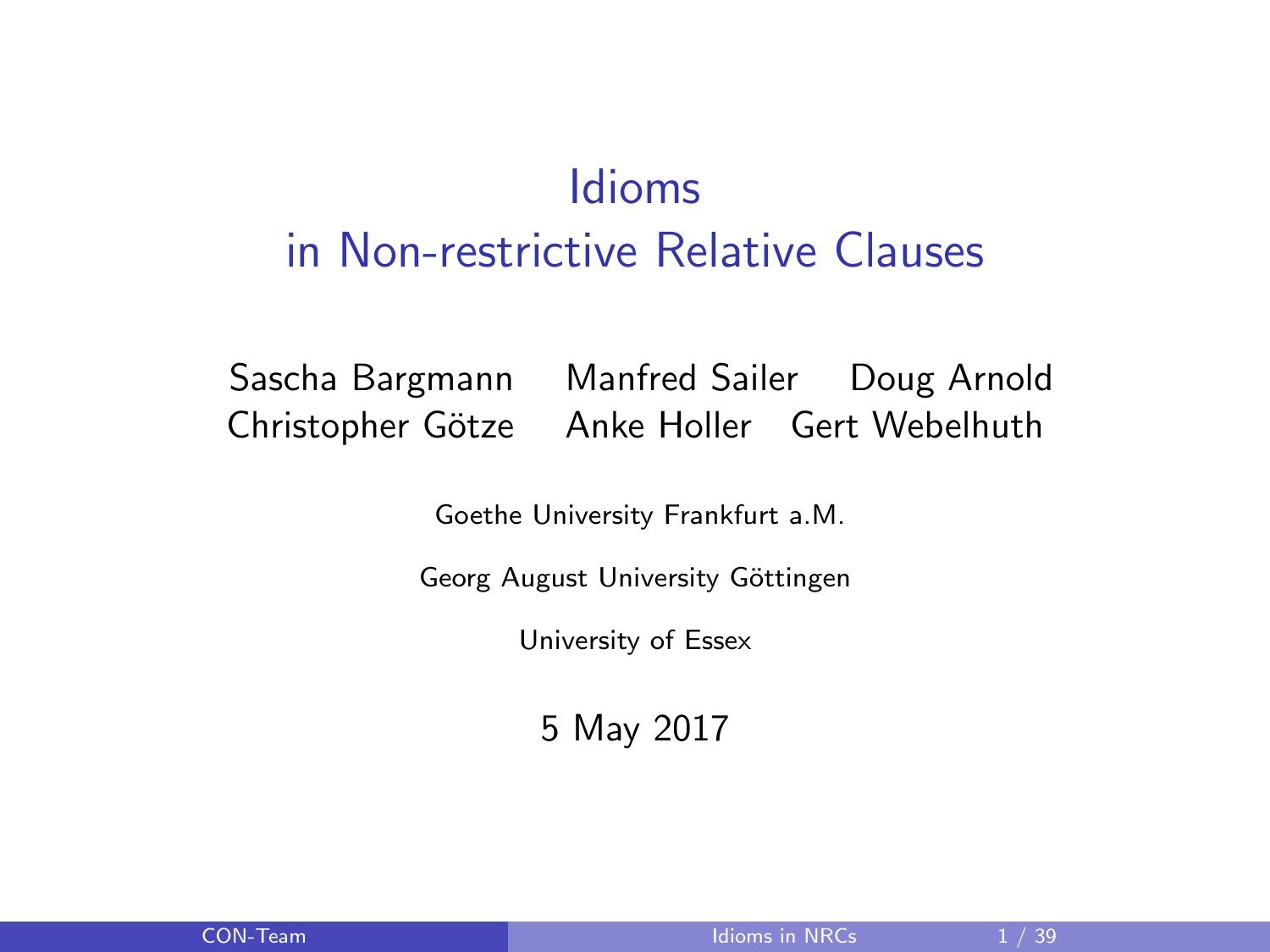## <span id="page-1-0"></span>**Overview**



#### [Data](#page-4-0)

3 [Previous approaches](#page-10-0)

4 [Our Approach](#page-16-0)

#### **[Analysis](#page-20-0)**



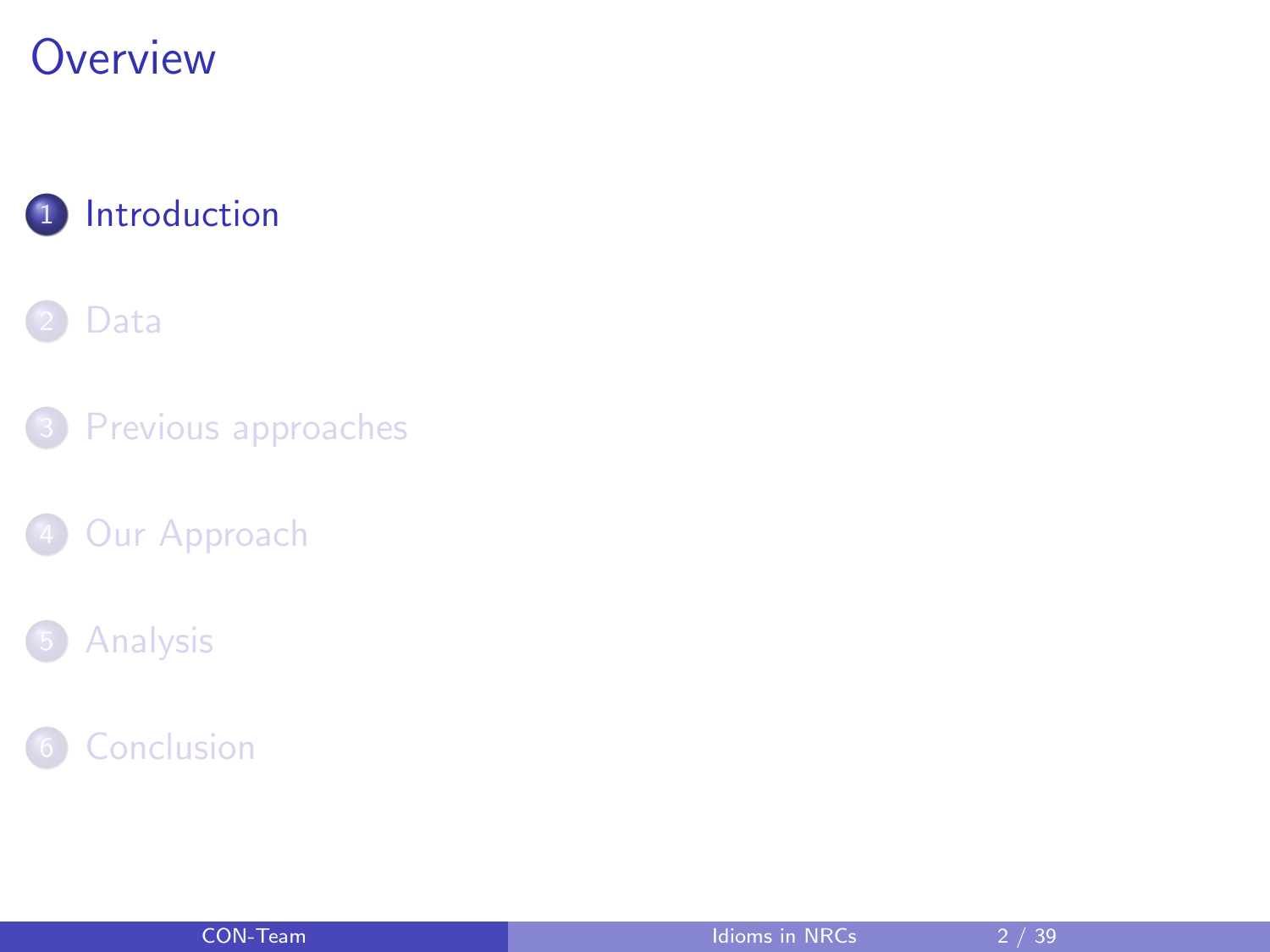## Introduction

There are at least two types of idioms:

- (1) a. kick the bucket 'die' (non-decomposable)
	- b. pull strings 'use connections' (decomposable)

Decomposable idioms can be split across a main clause and a restrictive relative clause (RRC):

- (2) a. \*The bucket  $\left|_{RRC}$  that Chris kicked shocked us all.
	- b. The strings  $\left|_{RRC}$  that Chris pulled got Kim the job.

Even decomposable idioms cannot be split across a main clause and a non-restrictive relative clause (NRC) (Vergnaud 1974, Fabb 1990):

 $(3)$  \*The headway,  $\int_{NRC}$  which the students made last week], was phenomenal.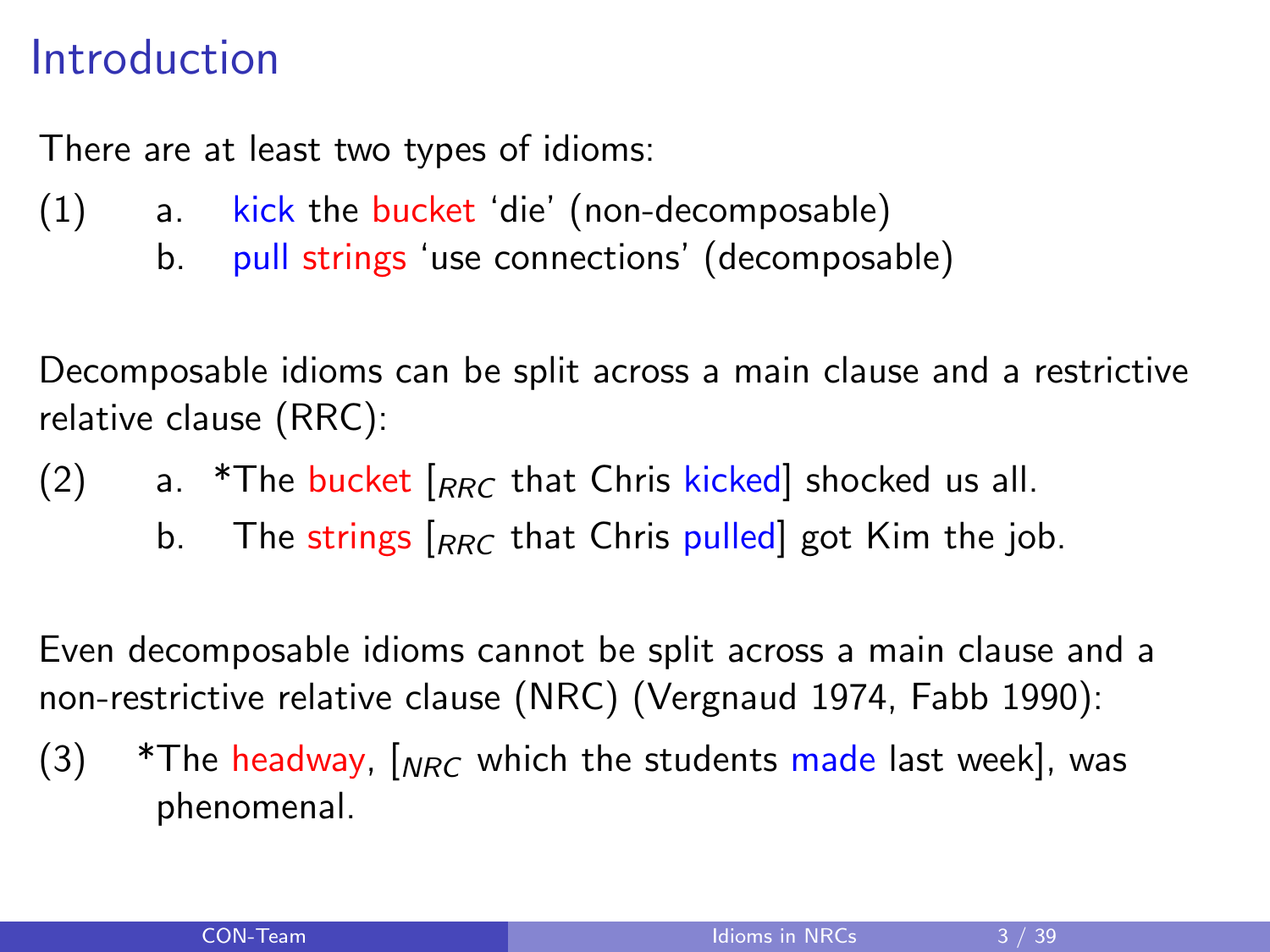## Introduction

Arnold & Bargmann (2016):

A single part of a decomposable idiom can occur within an NRC.

(4) The strings that I pulled for you before,  $\int_{NRC}$  which I hereby promise I will pull for you again]. will get you the job.

In this talk, we will . . .

- **•** discuss the conditions under which idiom parts can occur in NRCs.
- **•** show other interactions of NRCs and idioms.
- connect this to an update-based approaches to NRCs.

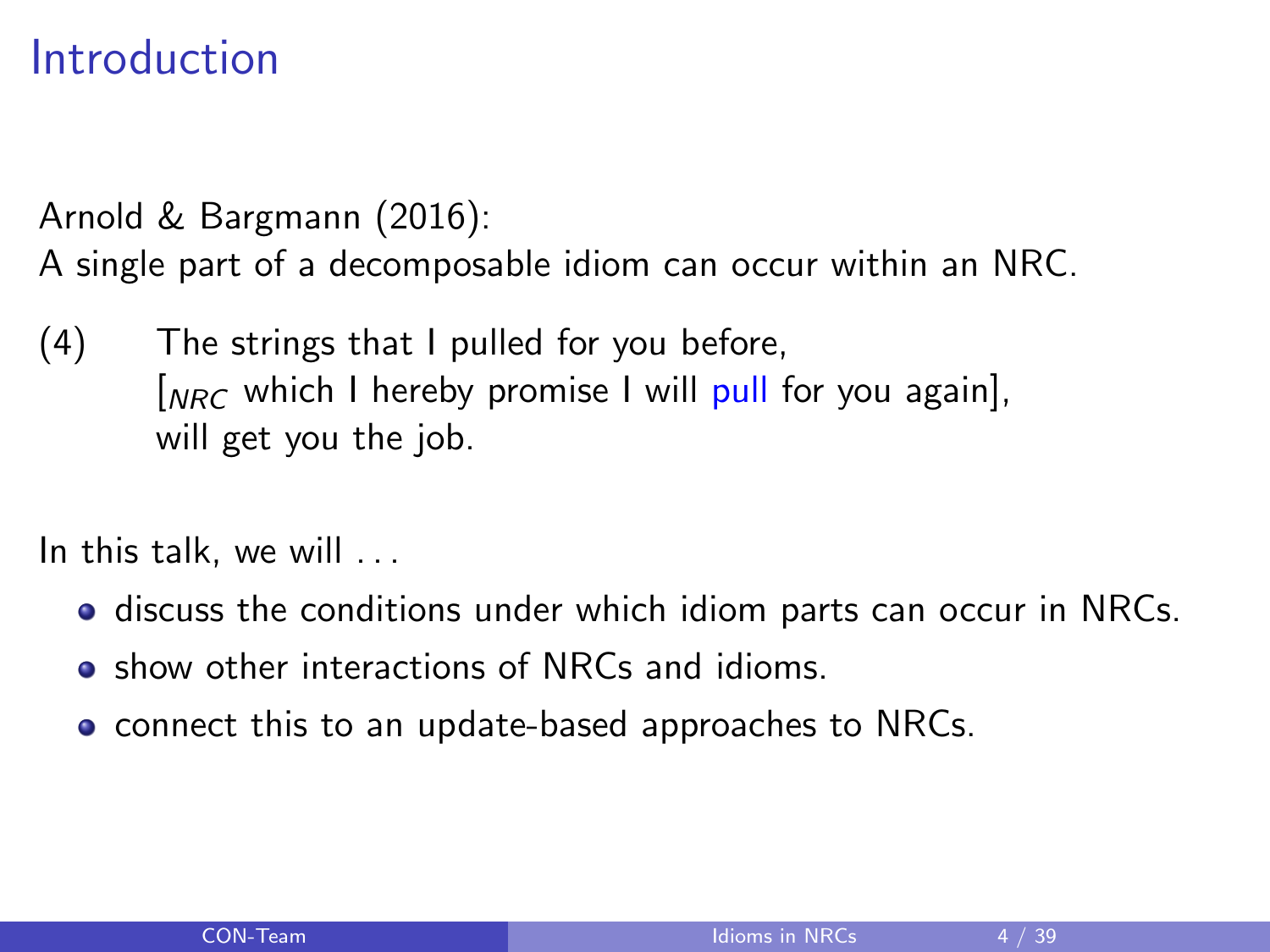## <span id="page-4-0"></span>**Overview**







[Our Approach](#page-16-0)





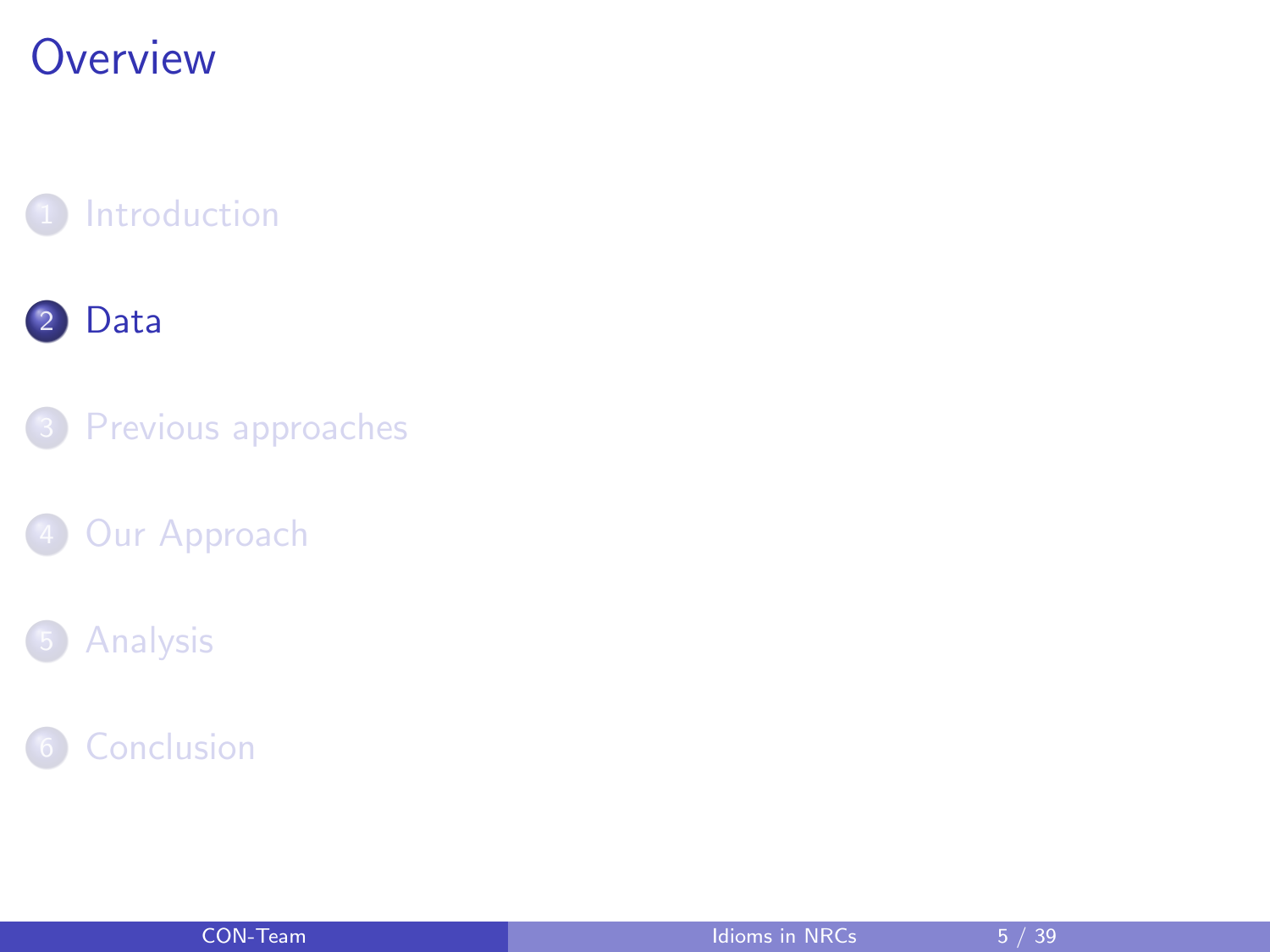# Decomposable flexible idioms (DFIs)

Nunberg et al. (1994): An idiom is . . .

- **•** semantically decomposable iff parts of the idiom can undergo some semantic operation (modification, . . . ), i.e. have an idiomatic reading.
- syntactically flexible iff parts of the idiom can undergo some syntactic operation (passivization, . . . ).

Examples:

- (5) Clyde's government contract payments were bothering me, so I pulled some ancient strings. (www)
	- a. pull  $\approx$  use strings  $\approx$  connections
	- b. . . . so I used some ancient connections.
- $(6)$  Many strings have been pulled to get John this job.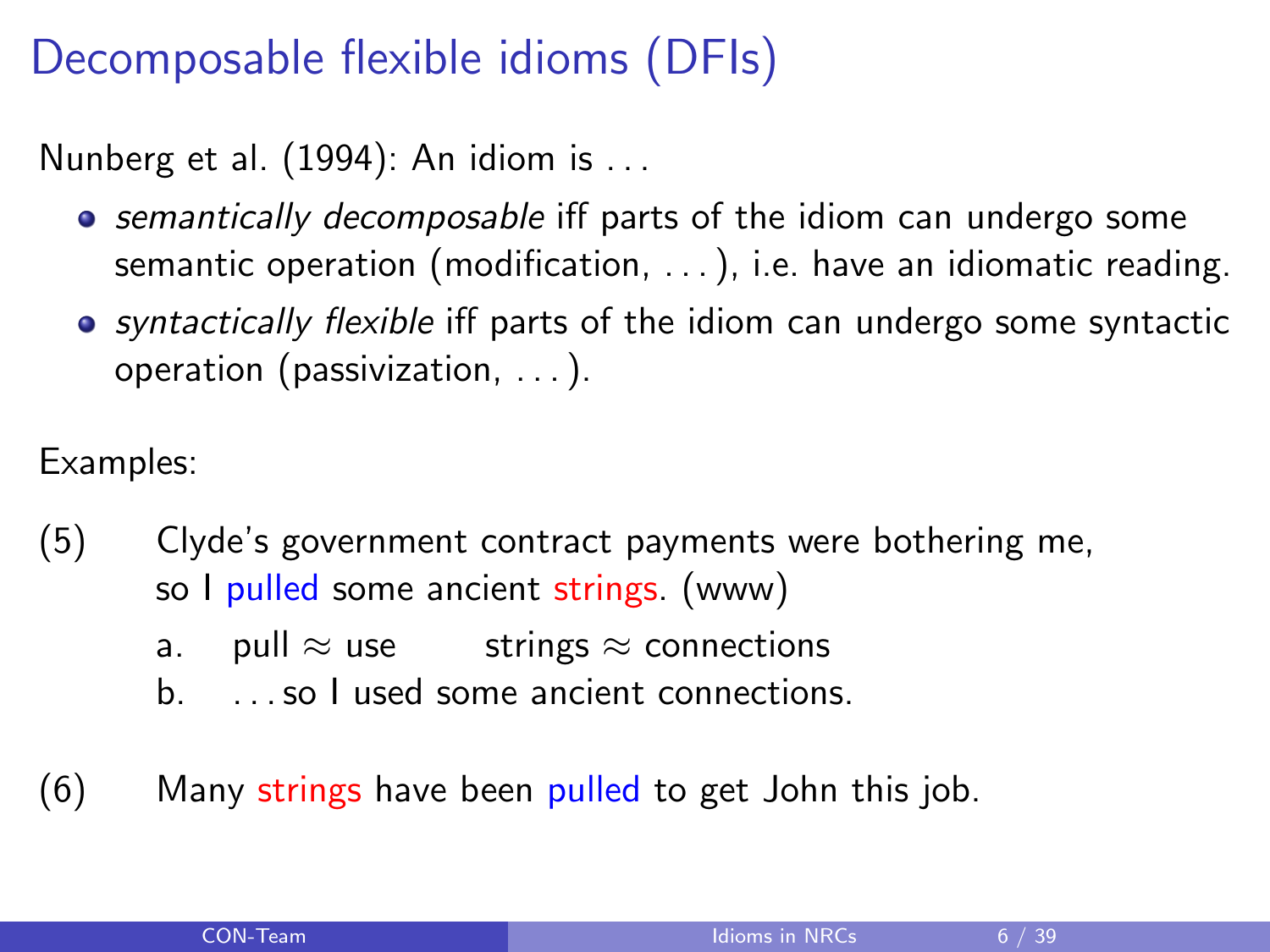As we saw in the introduction, DFIs can be split across a main clause and an RRC (McCawley, 1981; Fabb, 1990; Nunberg et al., 1994):

(7) The strings  $\begin{bmatrix} RRC \end{bmatrix}$  that Chris pulled got Kim the job.

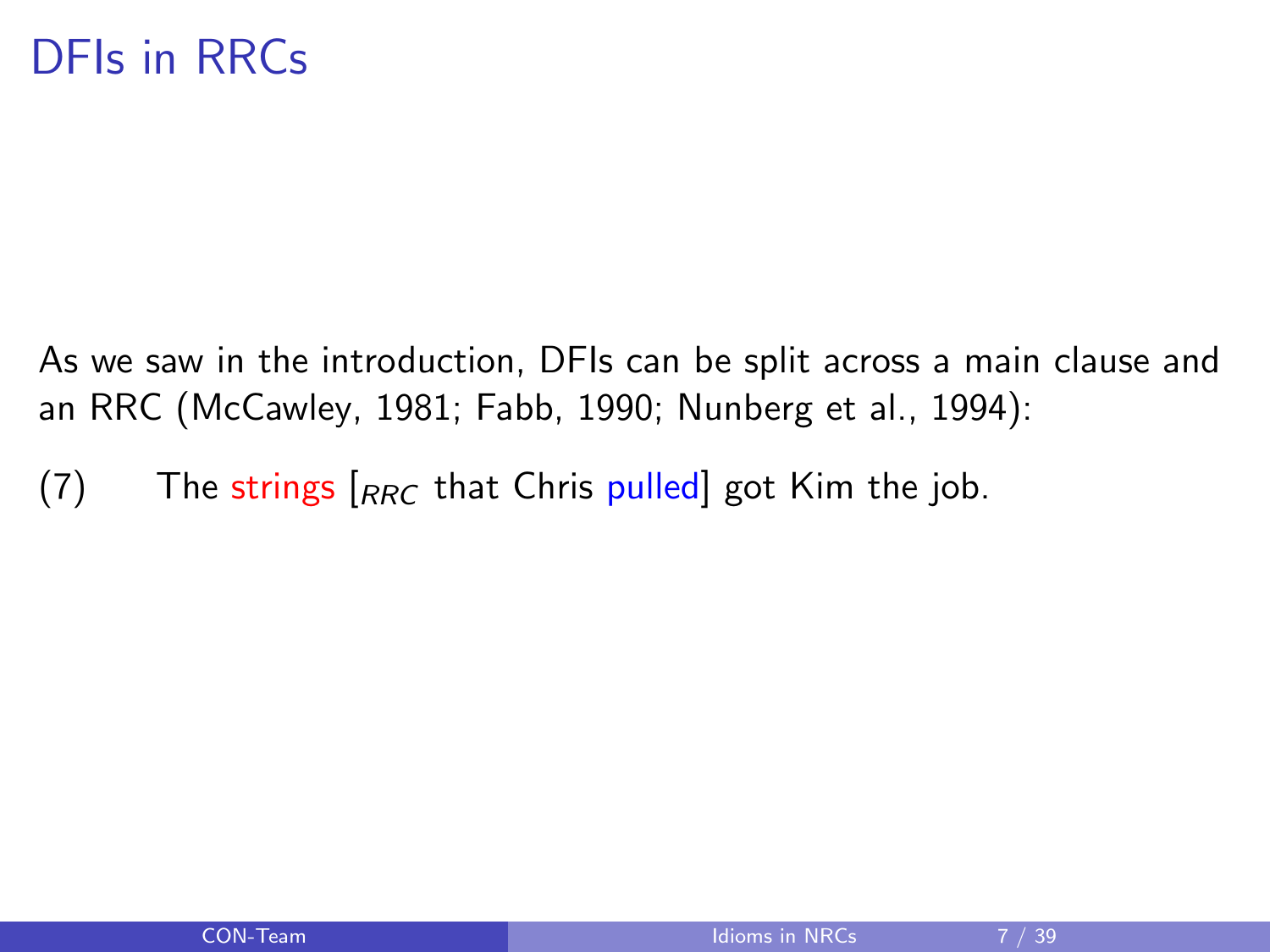# DFIs in discourse

Under certain circumstances, parts of a DFI can be pronominalized:

(8) Kim's family pulled some strings on her behalf, but they weren't enough to get her the job. (Nunberg et al., 1994, 502)

. . . or occur in isolation:

(9) Pat and Chris graduated from law school together with roughly equal records. Pat's uncle is a state senator, and he pulled strings to get Pat a clerkship with a state supreme court justice. Chris, in contrast, didn't have access to any strings, and ended up hanging out a shingle. (Wasow et al., 1983, 93)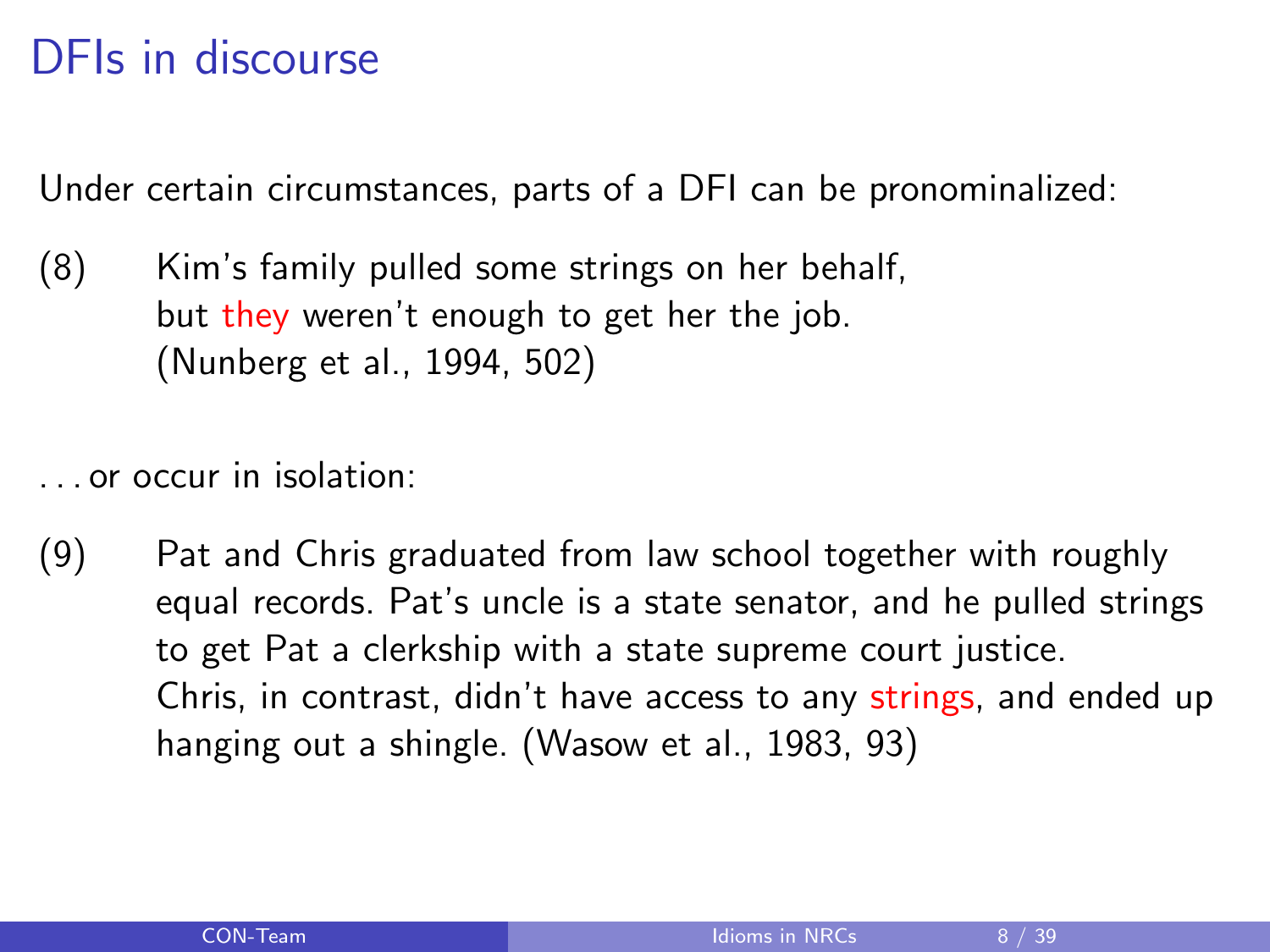# DFIs in NRCs

If the full DFI is present in the matrix clause, parts of it can occur in an NRC:

(10) The strings that I pulled for you before,  $N_{NRC}$  which I hereby promise I will pull for you again], will get you the job. (Arnold & Bargmann, 2016)

If the full DFI is present in an NRC, parts of it can occur in the matrix clause:

(11) John,

 $N_{NRC}$  who had hoped that Mary would pull some strings for him], suddenly realized that she didn't have access to any strings.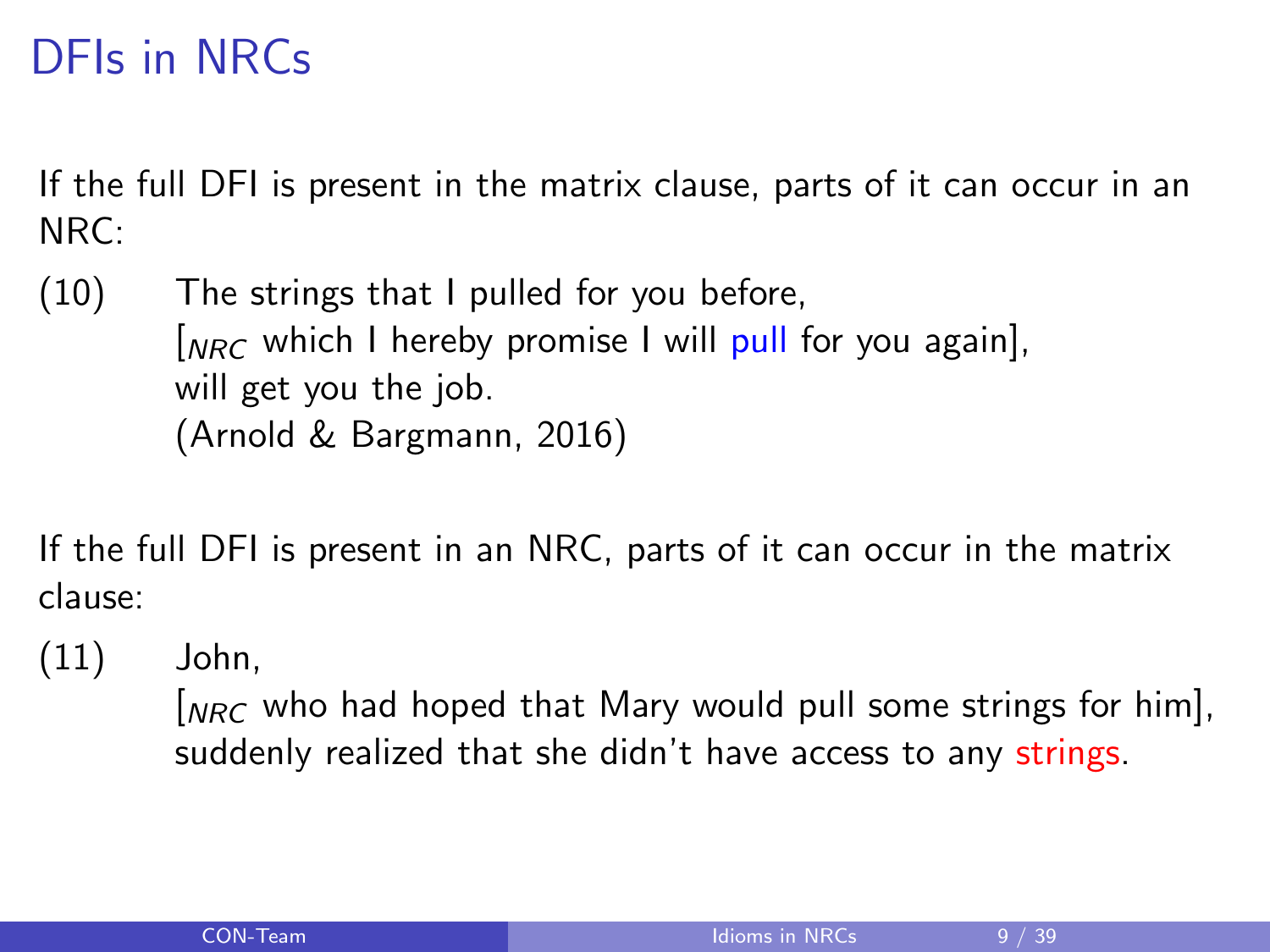# Constraints on DFIs in NRCs

But there are other constraints:

- $(12)$  \*Those strings,  $N_{NRC}$  which I hereby promise I will pull for you], will get you the job. (Split)
- (13) \*Those strings,

 $N_{NRC}$  which I hereby promise will get you the job], will be pulled by Alex. (Intervention)

 $(14)$  Those strings will be pulled by Alex.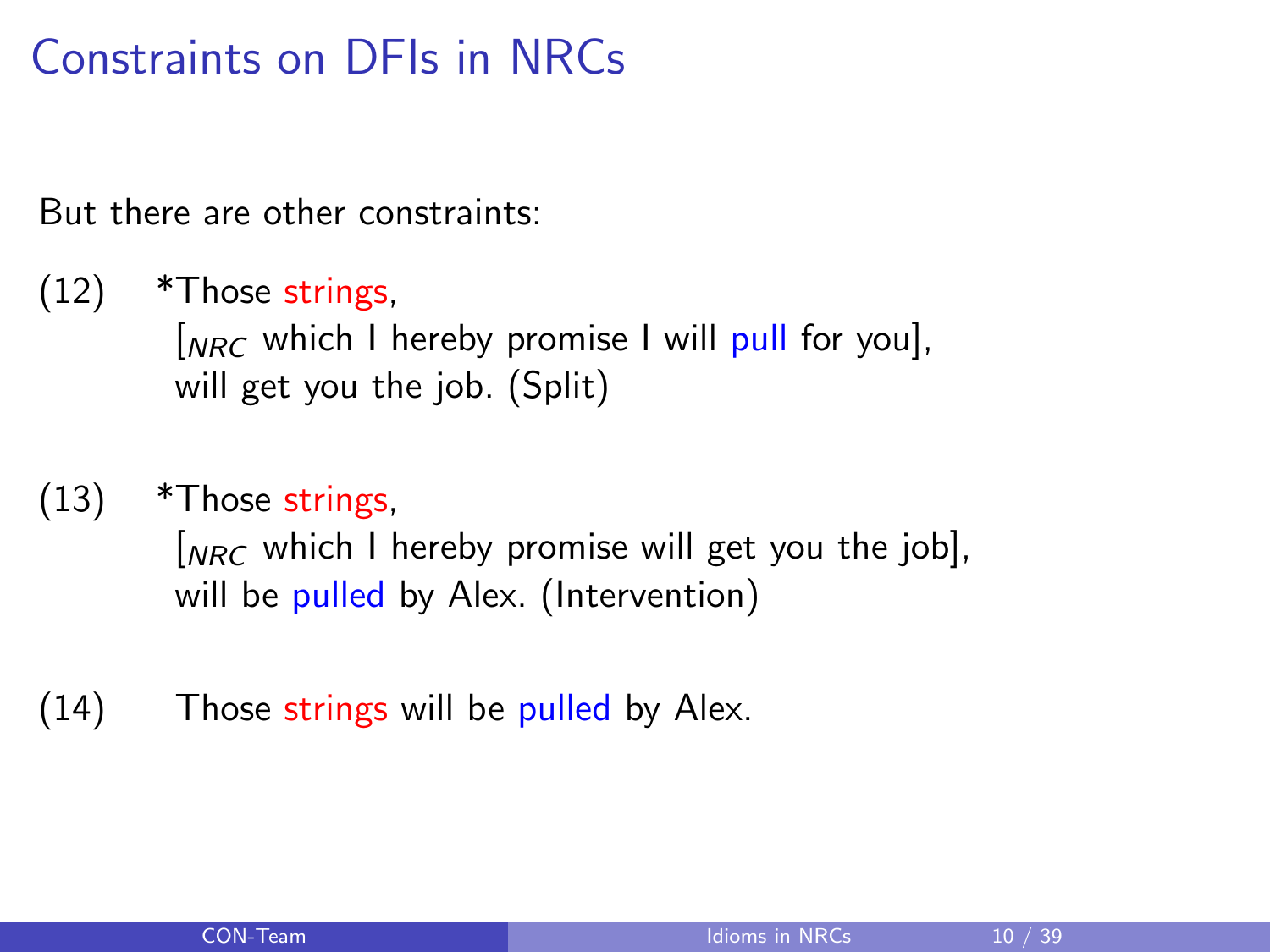## <span id="page-10-0"></span>**Overview**

#### **[Introduction](#page-1-0)**

#### [Data](#page-4-0)



#### 4 [Our Approach](#page-16-0)

#### **[Analysis](#page-20-0)**

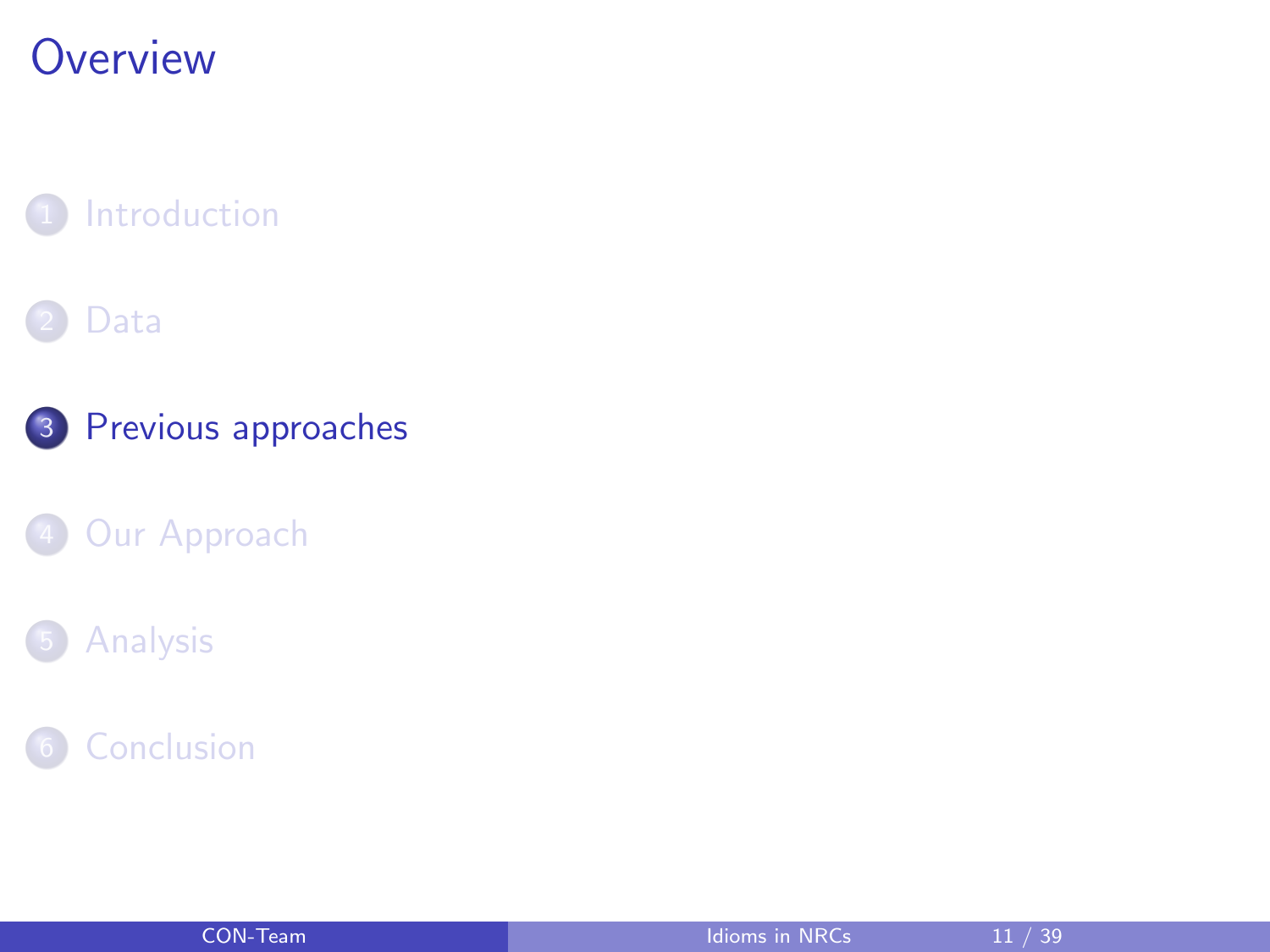# Orphan approaches

NRCs have often been analyzed as:

- syntactically independent of the matrix clause: problematic, see e.g. Arnold (2004, 2007)
- **•** semantically independent of the matrix clause: problematic, see e.g. Schlenker (2010, 2013) and AnderBois et al. (2015)

Problems for orphan approaches here:

- Licensing of idiom parts in a main clause by a preceding NRC.
- **•** Intervention effects of NRCs with DFIs are unaccountable.

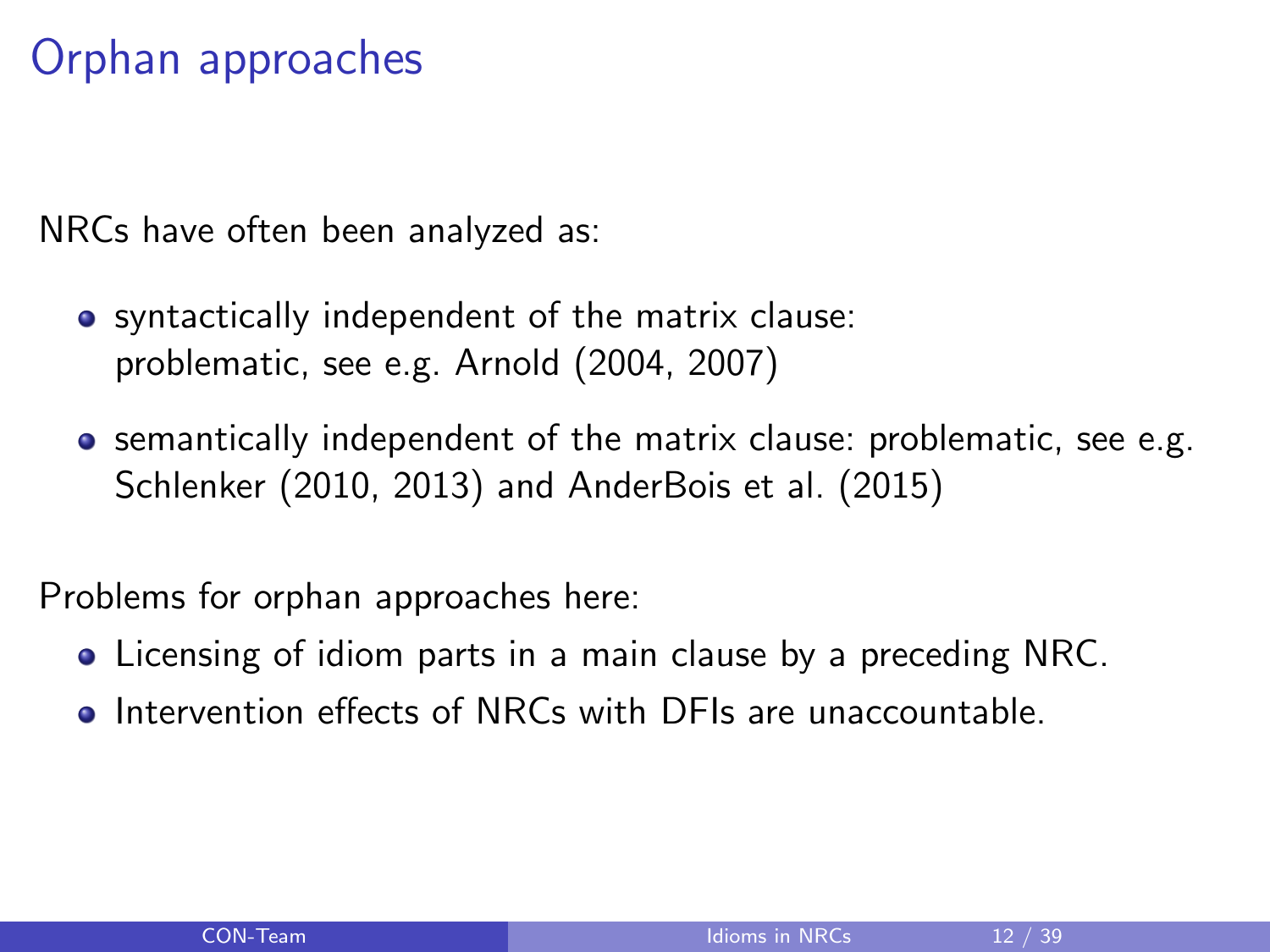## Discourse update

AnderBois et al. (2015); Henderson (2014): Dynamic semantics

- Backgrounded content imposes restrictions on the Context Set and, therefore, is immediately integrated.
- In contrast, at-issue content is proposed and, therefore, is not immediately integrated into the Context Set.
- Example (AnderBois et al., 2015, 110):
- (15) John<sup>x</sup>, who nearly killed a<sup>y</sup> woman with his<sub>x</sub> car, visited her<sub>y</sub> in the hospital.
	- a. New proposal:  $[p] \land p \subseteq p^{cs} \land p$
	- b. Issue:  $[x] \wedge x = \text{iohn } \wedge$
	- c. Appositive:  $\left[ y\right] \wedge$  woman $_{\rho}$ cs $\left( y\right) \wedge$  nearly-kill $_{\rho}$ cs $\left( x,y\right) \wedge$
	- d. Issue: **visit**<sub>n</sub> $(x, y) \wedge$
	- e. Proposal accepted:  $[p^{cs}] \wedge p^{cs} = p$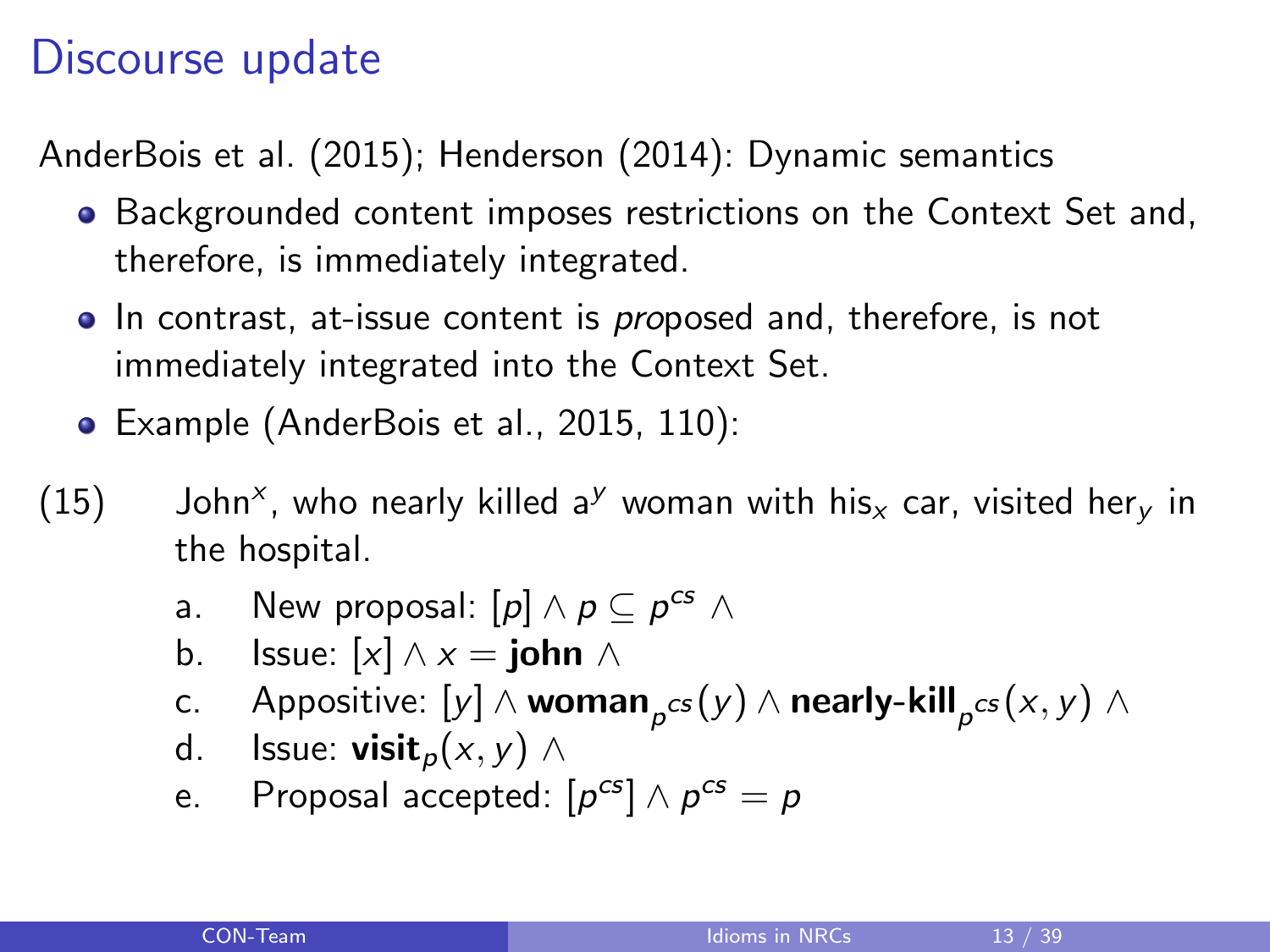The referent of idiomatic *strings* need not be the same:

(16) John,  $N_{NRC}$  who had hoped that Mary<sub>x</sub> would pull [some<sub>v</sub> strings] for him], suddenly realized that she<sub>x</sub> didn't have access to  $\left[\text{any}_z \text{ strings}\right]$ .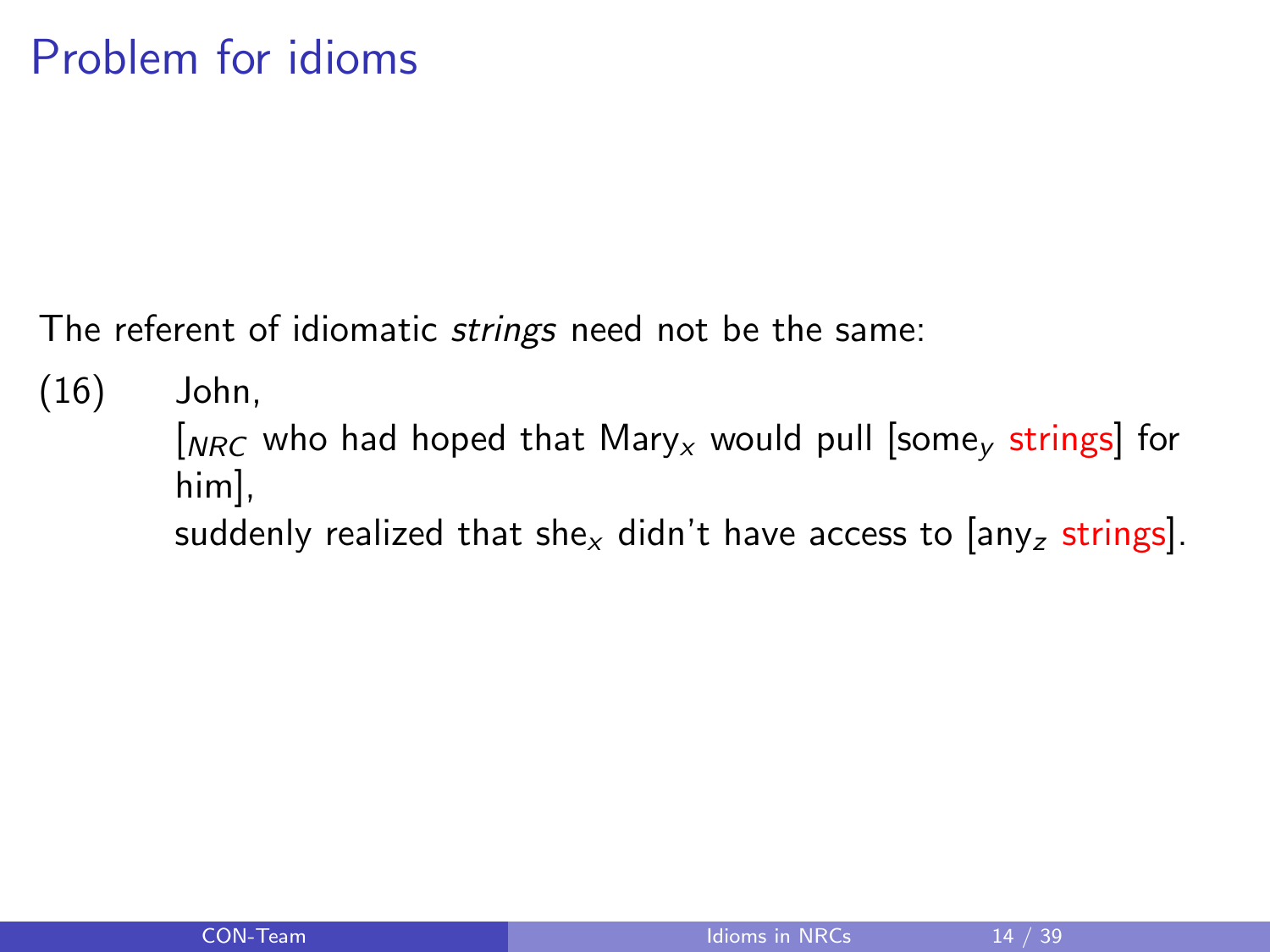# Idiom theory

Representational  $+$  collocational approach

(Webelhuth et al., to appear; Bargmann & Sailer, 2016):

Decomposable idioms:

- **•** syntactically combine just like free combinations
- require that the semantic representations of the idiom parts co-occur within the semantic representation of the sentence ("collocations")
- (17) spill (the) beans 'reveal a secret' Alex spilled the beans.  $\exists x(x = \iota y : \textbf{beans-id}(y) \land \textbf{spill-id}(\textbf{alex}, x))$ 
	- a. *spill*: **spill-id** collocational restriction: beans-id occurs in the same semantic representation
	- b. beans: beans-id

collocational restriction: **spill-id** occurs in the same semantic representation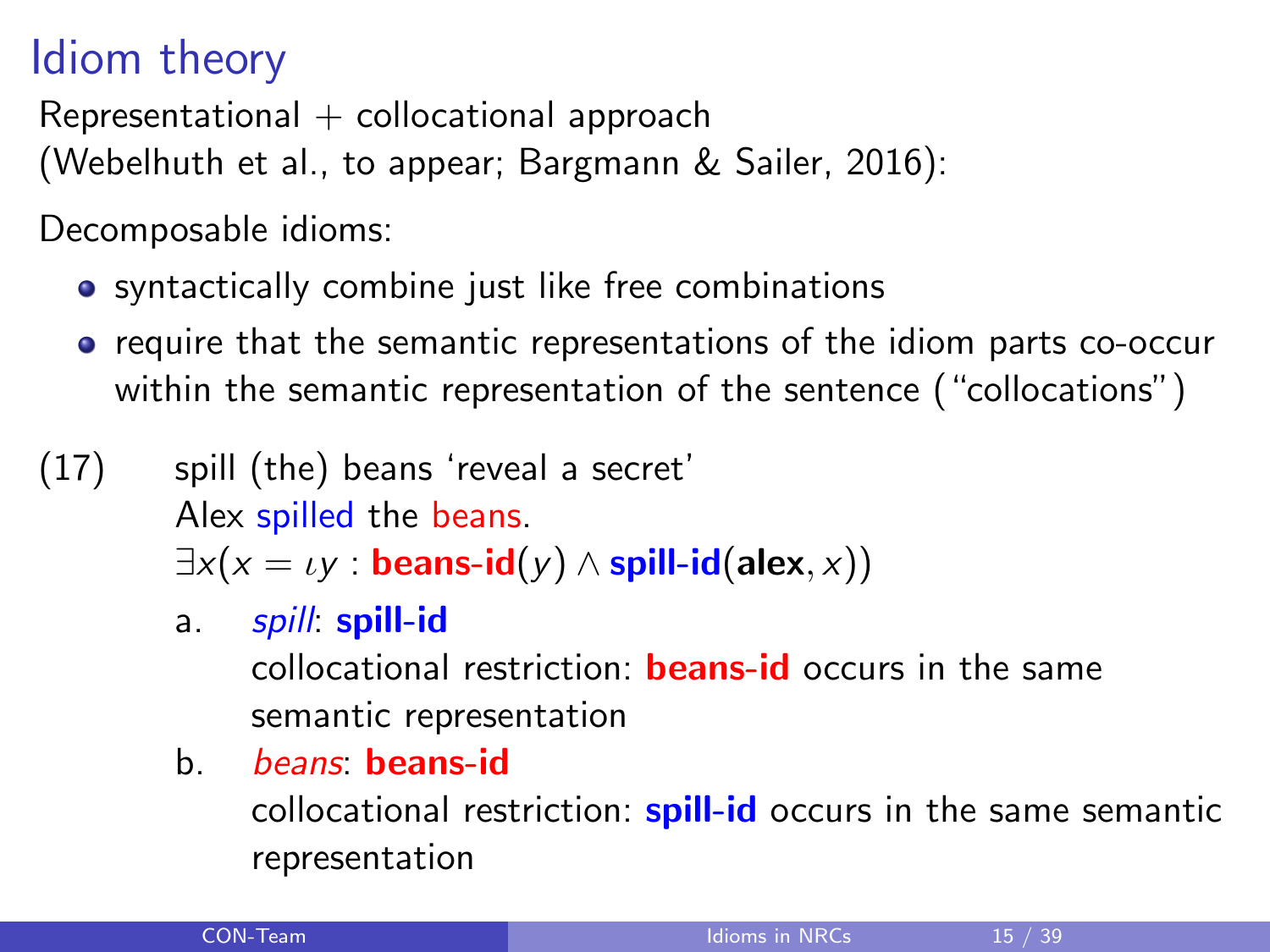# Problems for NRCs

An analysis without a theory of discourse updates either predicts [\(18\)](#page-15-0) to be grammatical or [\(19\)](#page-15-1) to be ungrammatical.

- <span id="page-15-0"></span> $(18)$  \*Those strings  $N_{NRC}$  which I hereby promise I will pull for you will get you the job. (Split)
- <span id="page-15-1"></span>(19) Alex pulled the decisive strings,  $\int_{NRC}$  which I had promised you I would have pulled for you, too].

Intervention effect, [\(20\),](#page-15-2) would wrongly be considered grammatical:

 $(20)$  \*Those strings,

<span id="page-15-2"></span> $N_{NRC}$  which I hereby promise will get you the job] will be pulled by Alex. (Intervention)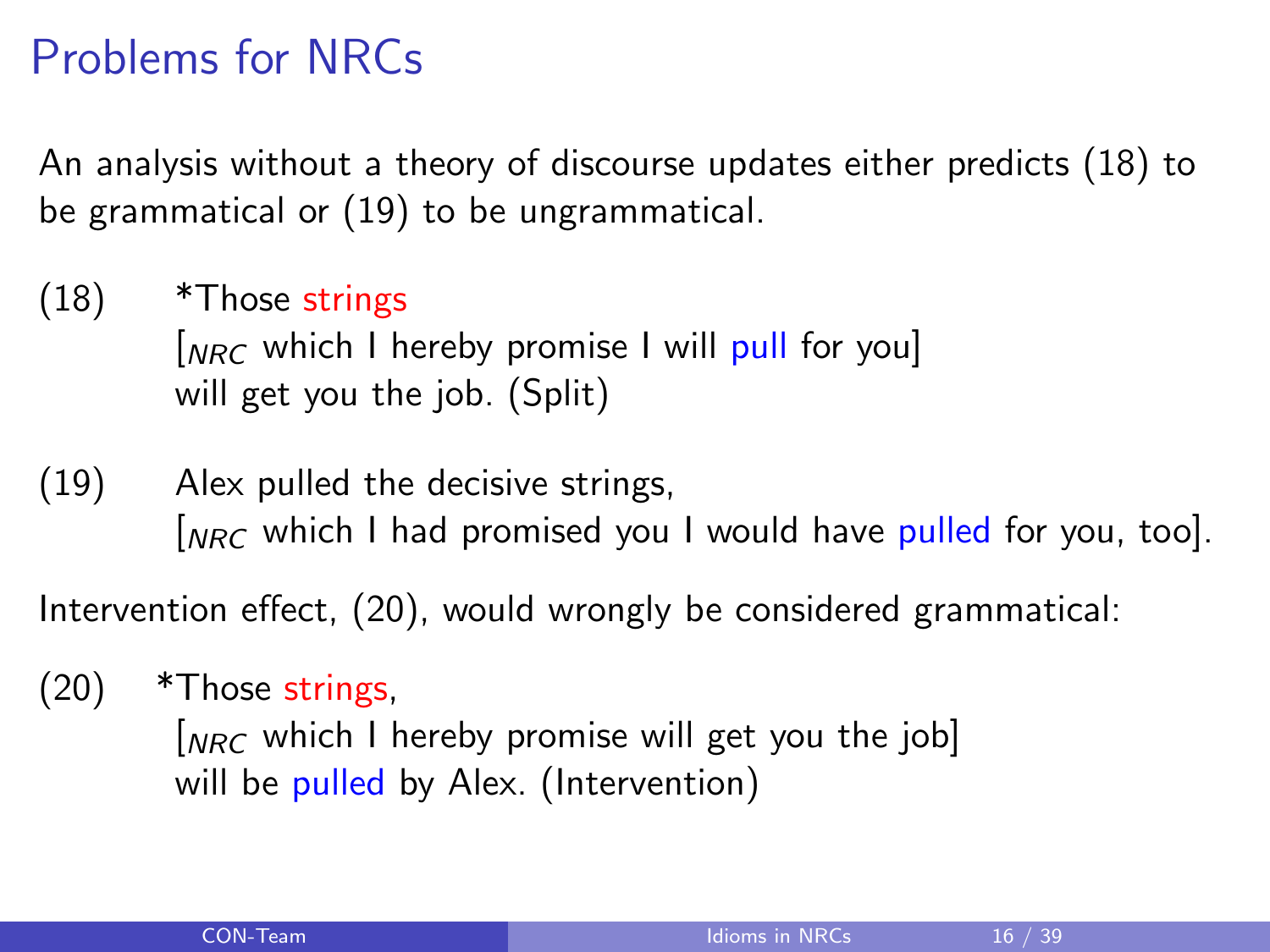# <span id="page-16-0"></span>**Overview**

**[Introduction](#page-1-0)** 

#### [Data](#page-4-0)









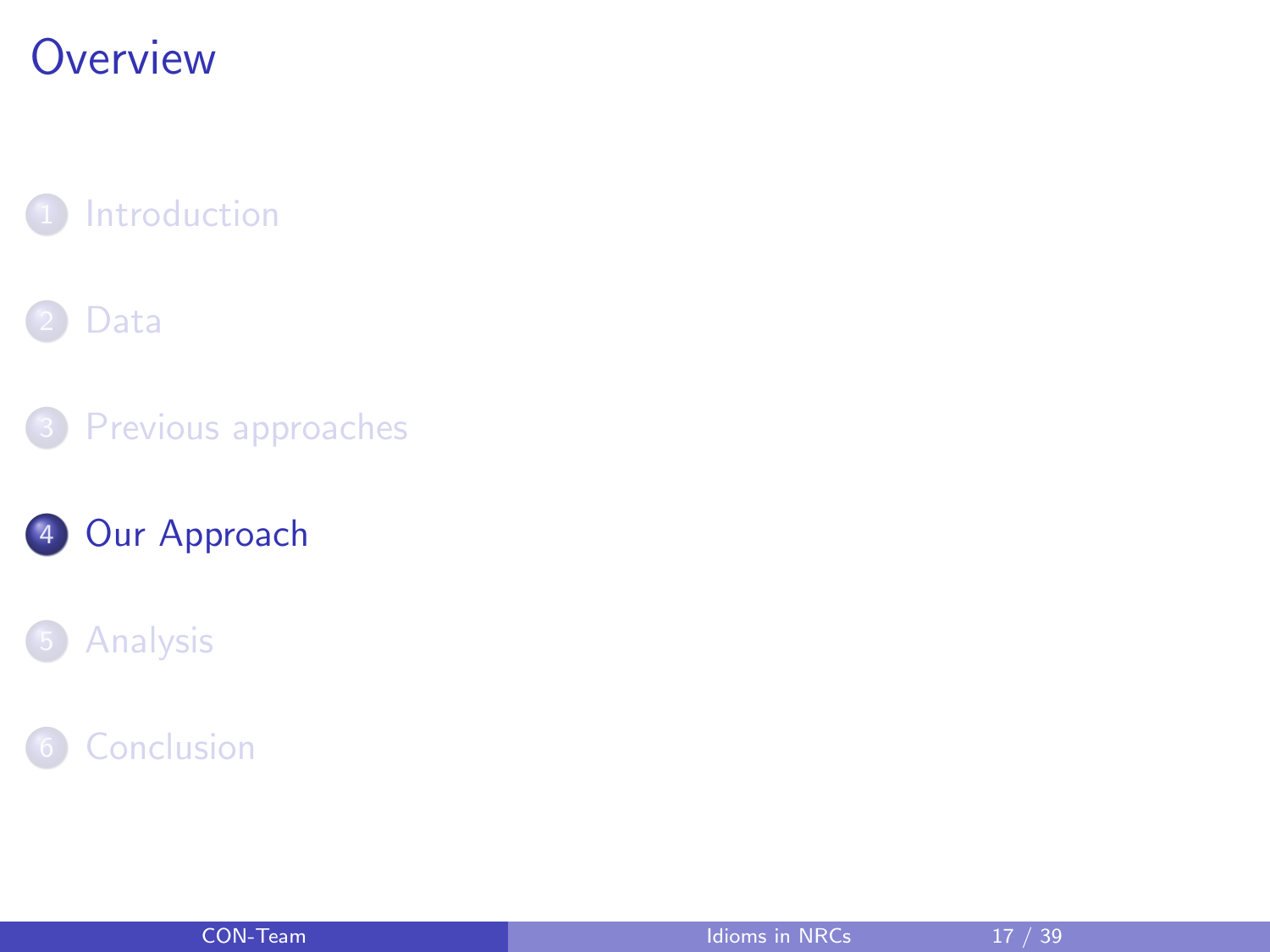# Our Approach

- Constraint-based grammar framework: Head-driven Phrase Structure Grammar (HPSG, Pollard & Sag 1994) + Lexical Resource Semantics (LRS, Richter & Sailer 2004) Here: Leaving out all framework-specific details.
- Syntactically-integrated analysis of NRCs (e.g. Arnold 2004, 2007; Potts 2005)
- Variant of the semantic representations in AnderBois et al. (2015) but with explicit update operators in the semantic representations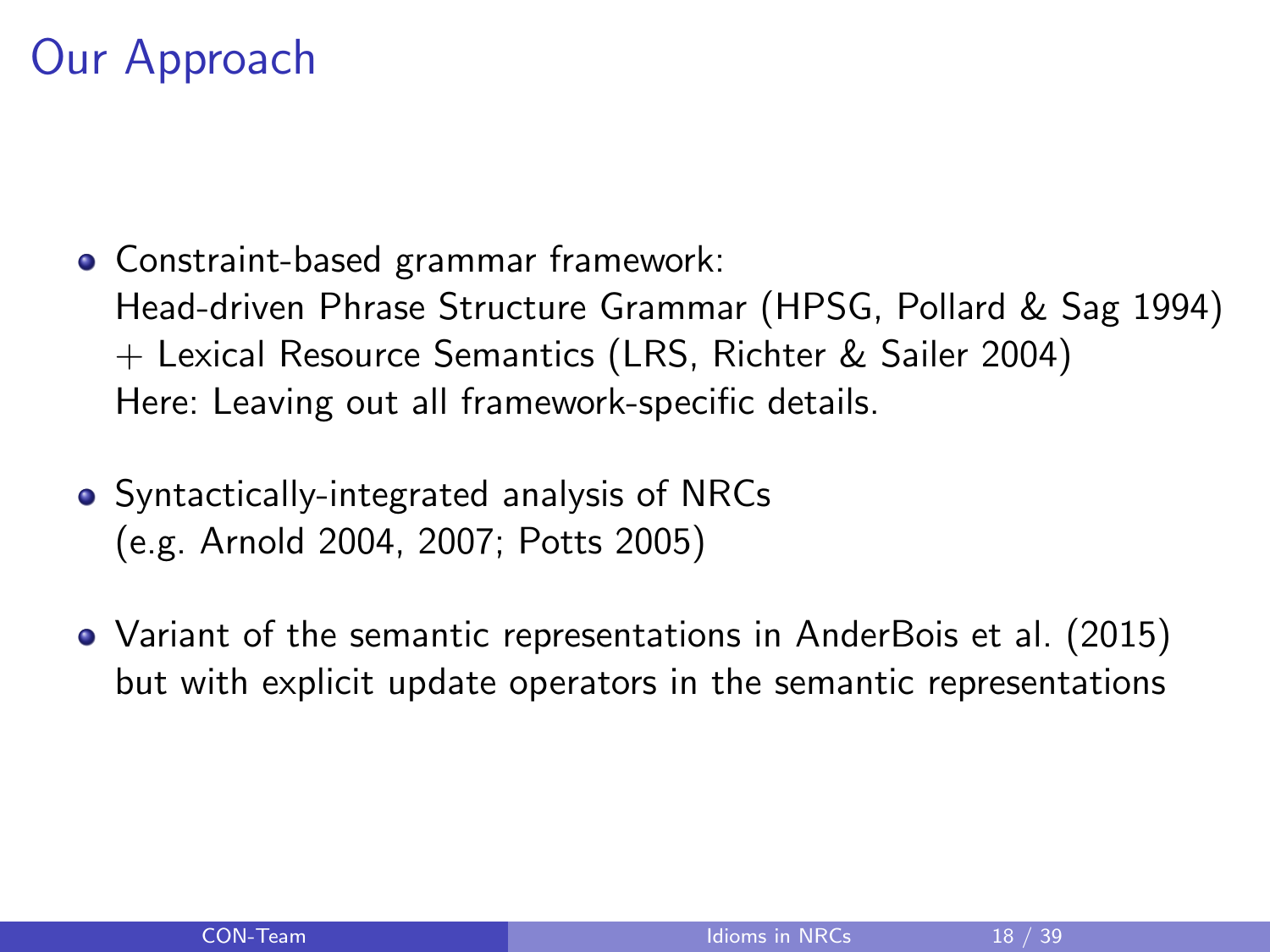## Update operators

- An expression with illocutionary force contributes appropriate operators for updating the context with the semantics of the expression.
- At-issue content:  $\mathcal{AI}(\phi)$ 
	- $\triangleright$  Not immediately integrated into the common ground
	- $\blacktriangleright$  Important for discourse continuation
- Backgrounded content:  $\mathcal{BG}(\phi)$ 
	- $\triangleright$  Presuppositions, conventional implicatures, ...
	- $\blacktriangleright$  Leads to immediate integration into the common ground.
- $\mathcal{B}\mathcal{G}$ (presupposition) ∧  $\mathcal{B}\mathcal{G}$ (apposition) ∧  $\mathcal{A}\mathcal{I}$ (at-issue)
- Dynamic interpretation (Groenendijk & Stokhof, 1991; AnderBois et al., 2015), but DRT-style representations (Kamp & Reyle, 1993; Kamp et al., 2011) would be equally possible.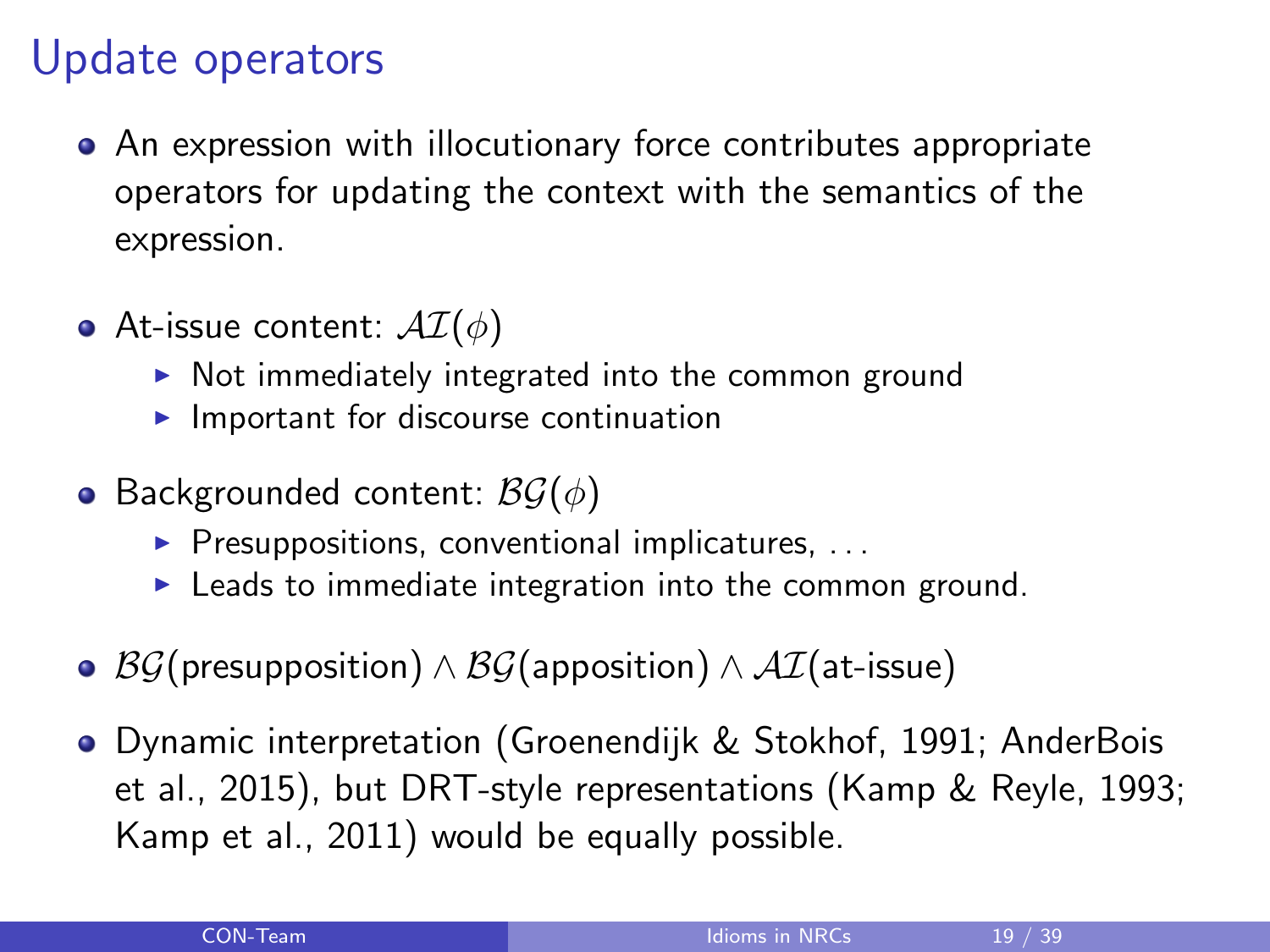# Example

Adaptation of an example from (AnderBois et al., 2015, 110)

```
(21) John<sup>x</sup>,
 [who nearly killed a<sup>y</sup> woman with his<sub>x</sub> car],
 visited her<sub>v</sub> in the hospital.
 \mathcal{B}\mathcal{G}(\exists x(x = \mathbf{iohn})\wedge BG(\exists v(v = \text{woman}(v)) \wedge \text{nearly-kill}(x, y))
 \wedge AI(visit(x, y))
```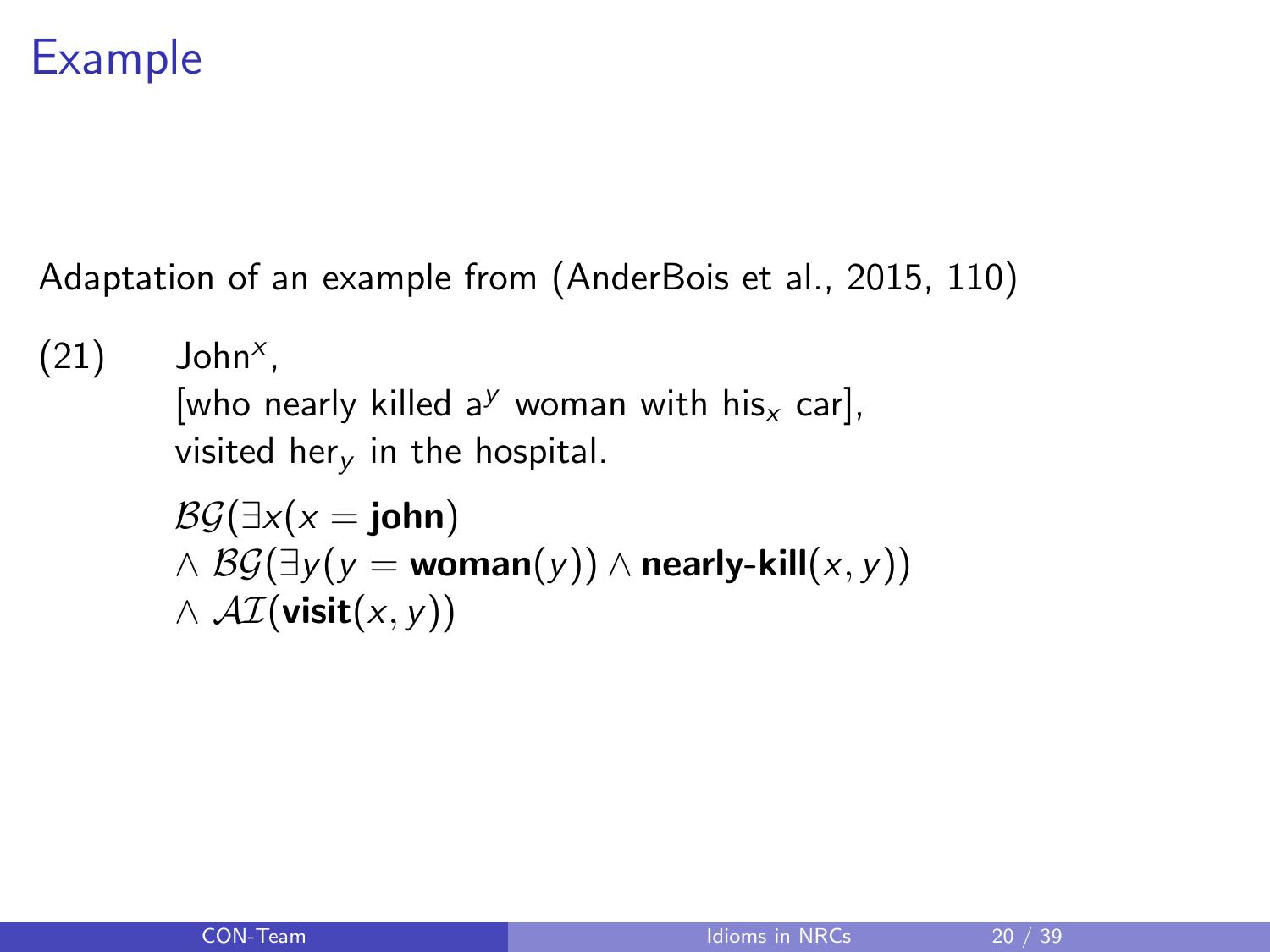# <span id="page-20-0"></span>**Overview**

**[Introduction](#page-1-0)** 

#### [Data](#page-4-0)

3 [Previous approaches](#page-10-0)

4 [Our Approach](#page-16-0)



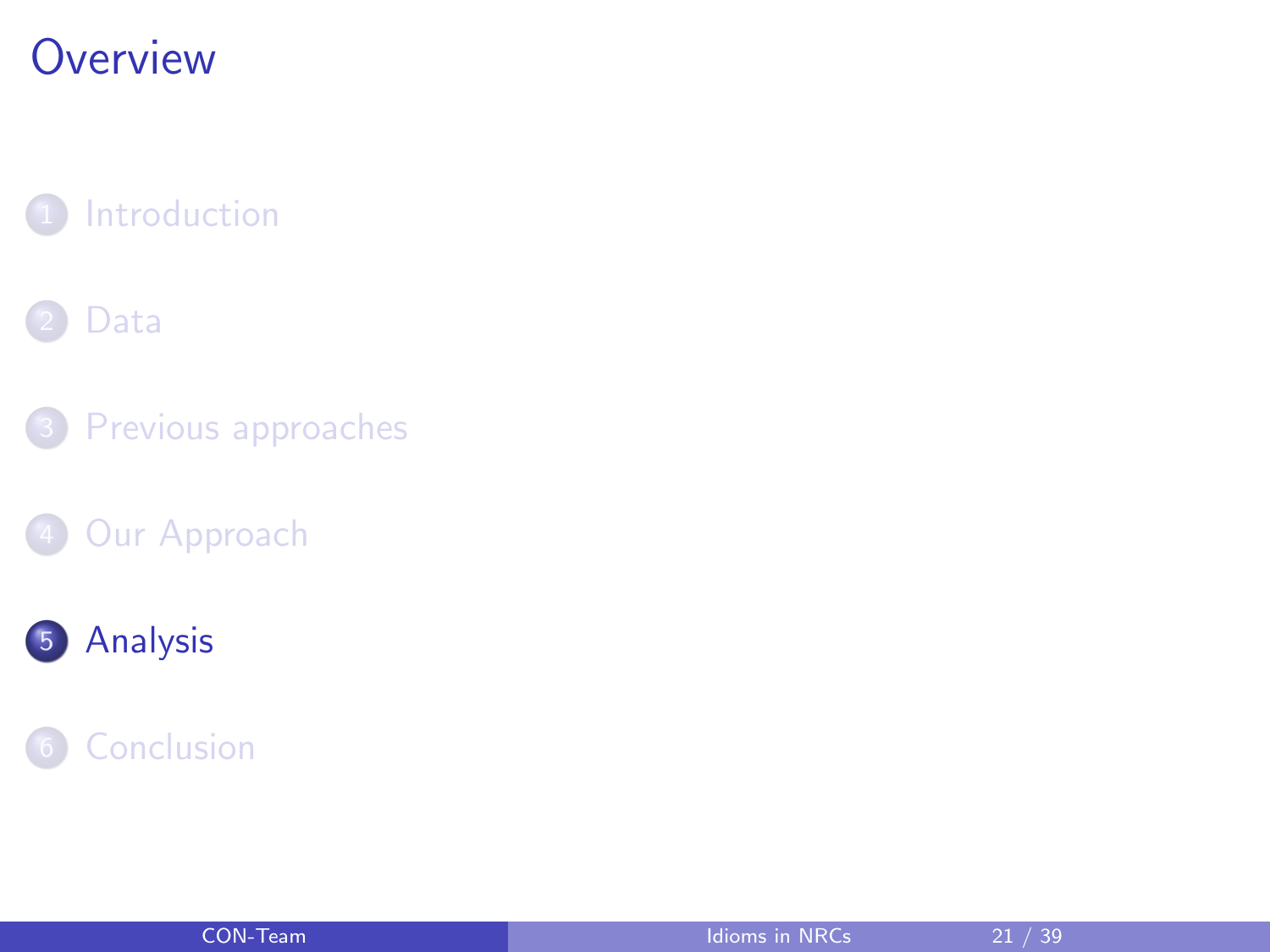- NRCs: Antecedent must be available in the previous discourse.
- Idioms: Collocational restrictions formulated with respect to update operators.
- Discussion of individual examples

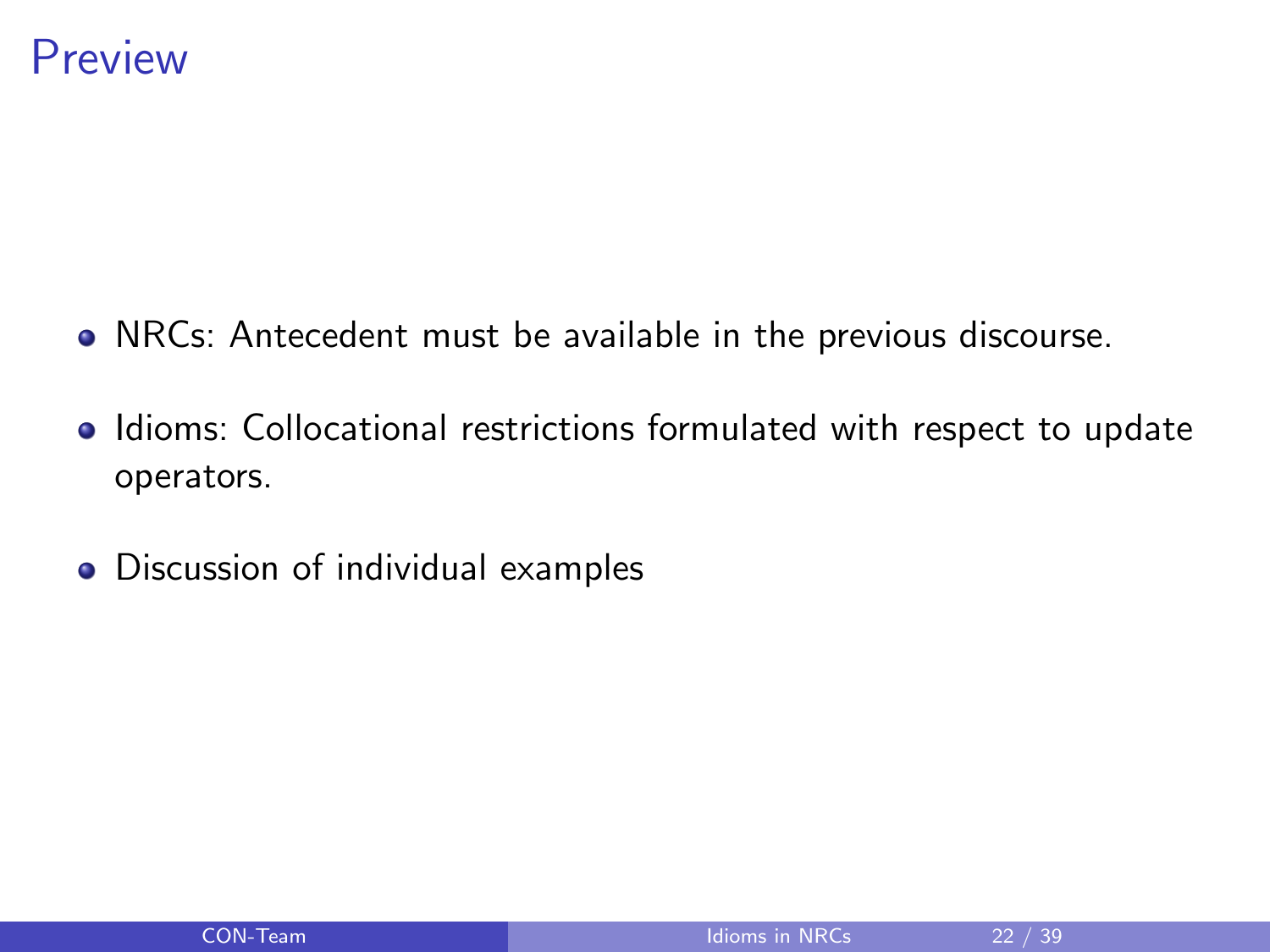# **NRCs**

- **General constraint on NRCs:** The antecedent of an NRC must be available in the discourse.
- Notation: Marking of the antecedent on the relative pronoun

(22) 
$$
\text{Alex}_x
$$
,  $\left[\text{NRC}: \text{who}_x \right]$  [S: Kim likes  $t_x$ ]], left.

$$
\mathcal{BG}(\exists x(x = \mathbf{alex})) \land \mathcal{BG}(\exists y(y = \mathbf{kim})) \land \mathcal{BG}(\mathbf{like}(y, x)) \land \mathcal{AI}(\mathbf{leave}(x))
$$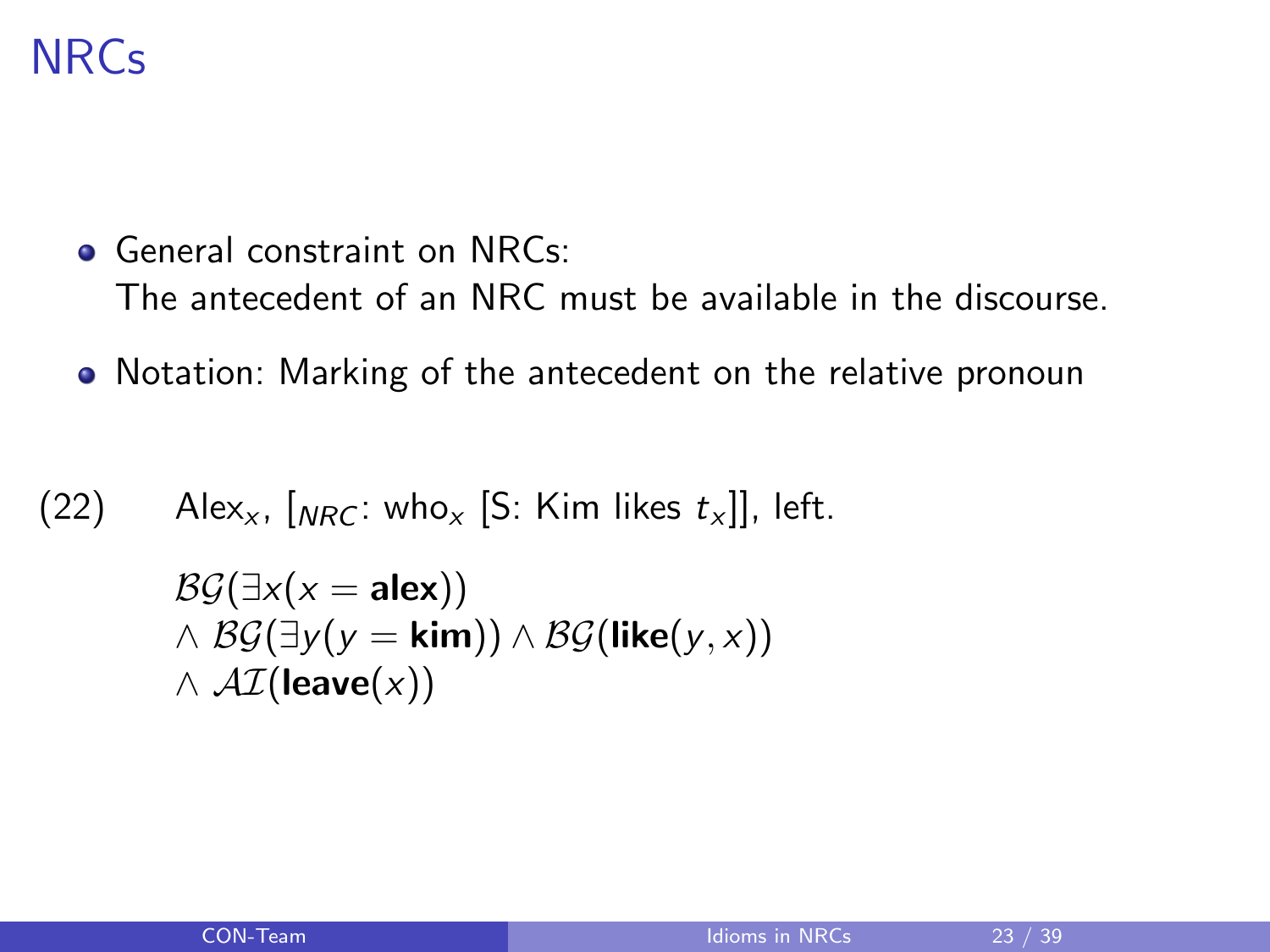# Domain of idiom licensing

- Idiom parts require the co-occurrence of particular bits of semantic representation within a particular domain.
- A collocationally restricted element Coll1 is licensed iff it finds its collocator, Coll2, within the scope of the same update operator or within the previous discourse:
	- (23) a. Same operator:  $\ldots$   $\mathcal{OP}(\ldots$  Coll1  $\ldots$  Coll2  $\ldots)$  $\ldots$   $\mathcal{OP}(\ldots$  Coll2  $\ldots$  Coll1  $\ldots)$ 
		- b. Previous discourse:  $\ldots \mathcal{OP}(\ldots$  Coll2  $\ldots) \ldots \mathcal{OP}(\ldots$  Coll1  $\ldots) \ldots$
		- c. Split:  $^*...{\mathcal{OP}}(...$  Coll $1...)...{\mathcal{OP}}(...$  Coll $2...)...$
		- d. Intervention:

\*... $\mathcal{OP}(\ldots$  Coll $1 \ldots) \ldots \mathcal{OP}(\ldots) \ldots \mathcal{OP}(\ldots$  Coll $2 \ldots) \ldots$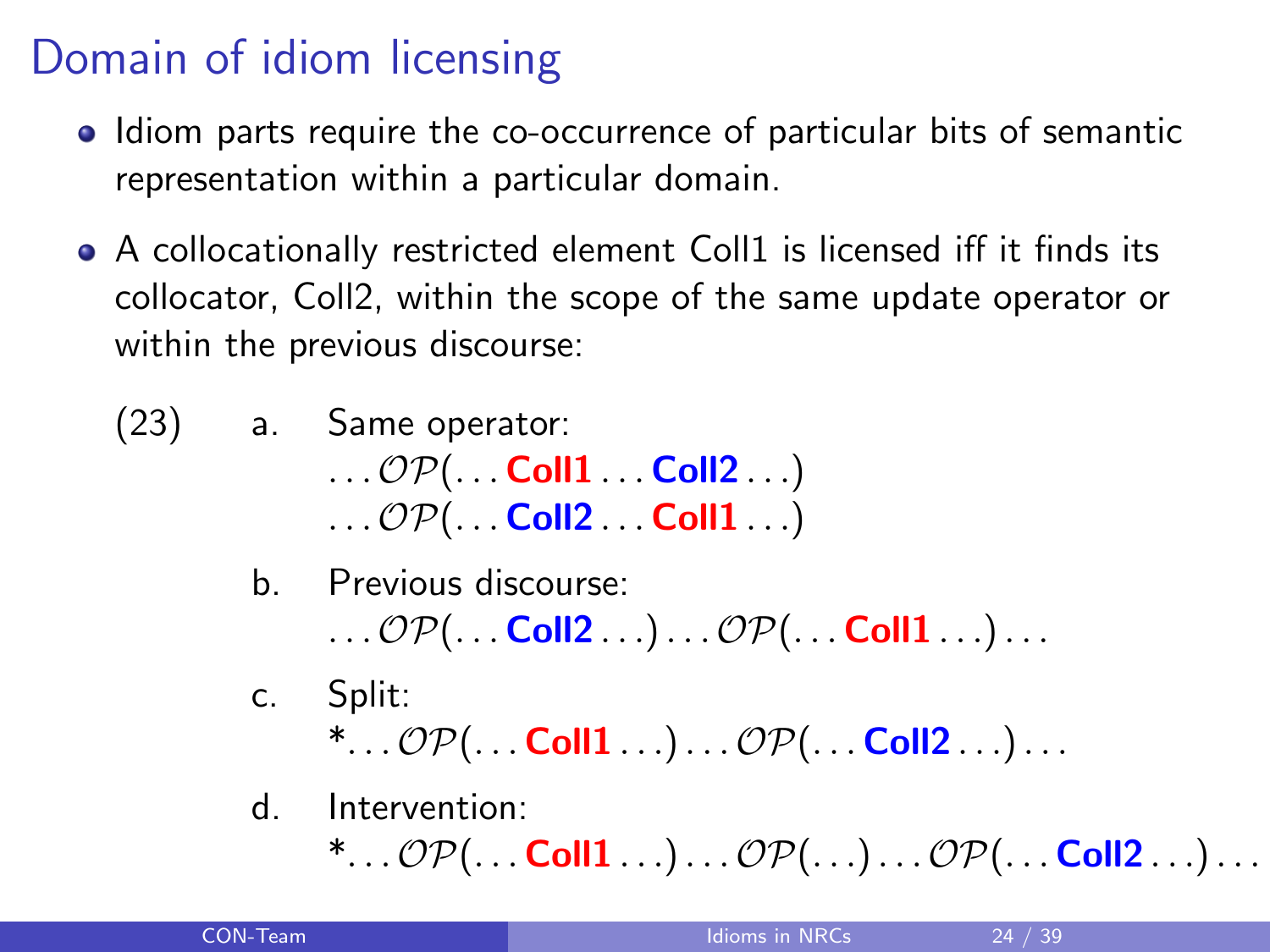# Collocational analysis of DFIs

o strings: strings-id

is collocationally restricted to **pull-id**.

o *pull*: pull-id

is collocationally restricted to **strings-id** 

Both collocates in the scope of the same operator:

(24) Alex pulled those strings (to get the job).  
\n
$$
\mathcal{BG}(\exists z(z = \mathbf{alex}))
$$
\n
$$
\land \mathcal{AI}(\exists x(x = \iota y : \mathbf{strings-id}(y)) \land \mathbf{pull-id}(z, x))
$$

Collocator is missing:

 $(25)$  a. \*The strings were decisive (to get the job).  $\mathcal{AI}(\exists x(x = \iota y : \text{strings-id}(y)) \wedge \text{decisive}(x))$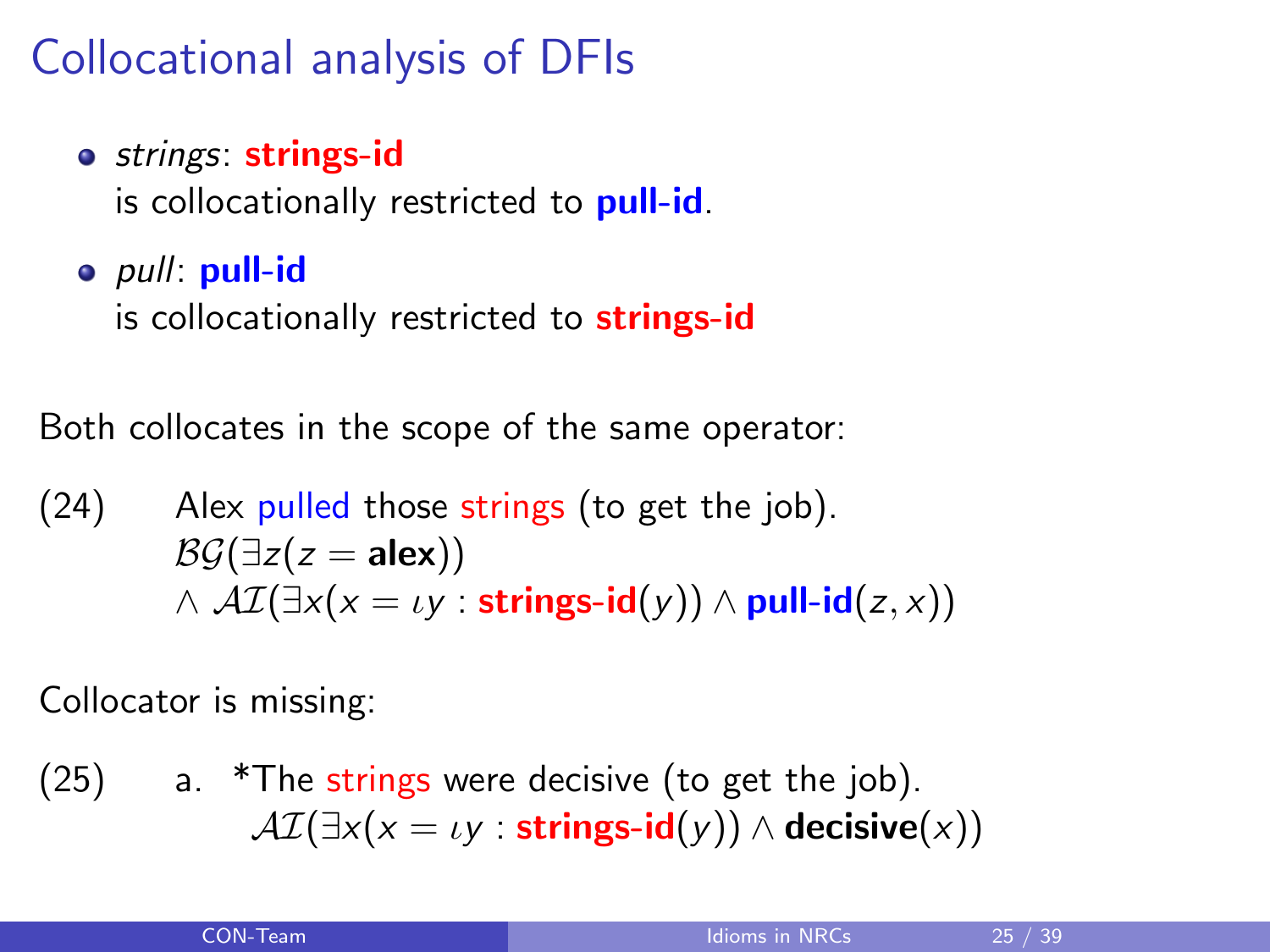## Interaction with NRCs

Collocate in the previous discourse:

(26) [The strings<sub>x</sub>  $\left[RRC \text{ that Chris pulled}\right]$ ],  $[NRC$  which<sub>x</sub> Alex didn't pull], were decisive to get the job.

$$
\mathcal{B}\mathcal{G}(\exists z(z = \text{chris}))
$$
\n
$$
\land \mathcal{B}\mathcal{G}(\exists x(x = \iota y(\text{strings-id}(y) \land \text{pull-id}(z, y))))
$$
\n
$$
\land \mathcal{B}\mathcal{G}(\exists w(w = \text{alex})) \land \mathcal{B}\mathcal{G}(\neg \text{pull-id}(w, x))
$$
\n
$$
\land \mathcal{AI}(\text{decisive}(x))
$$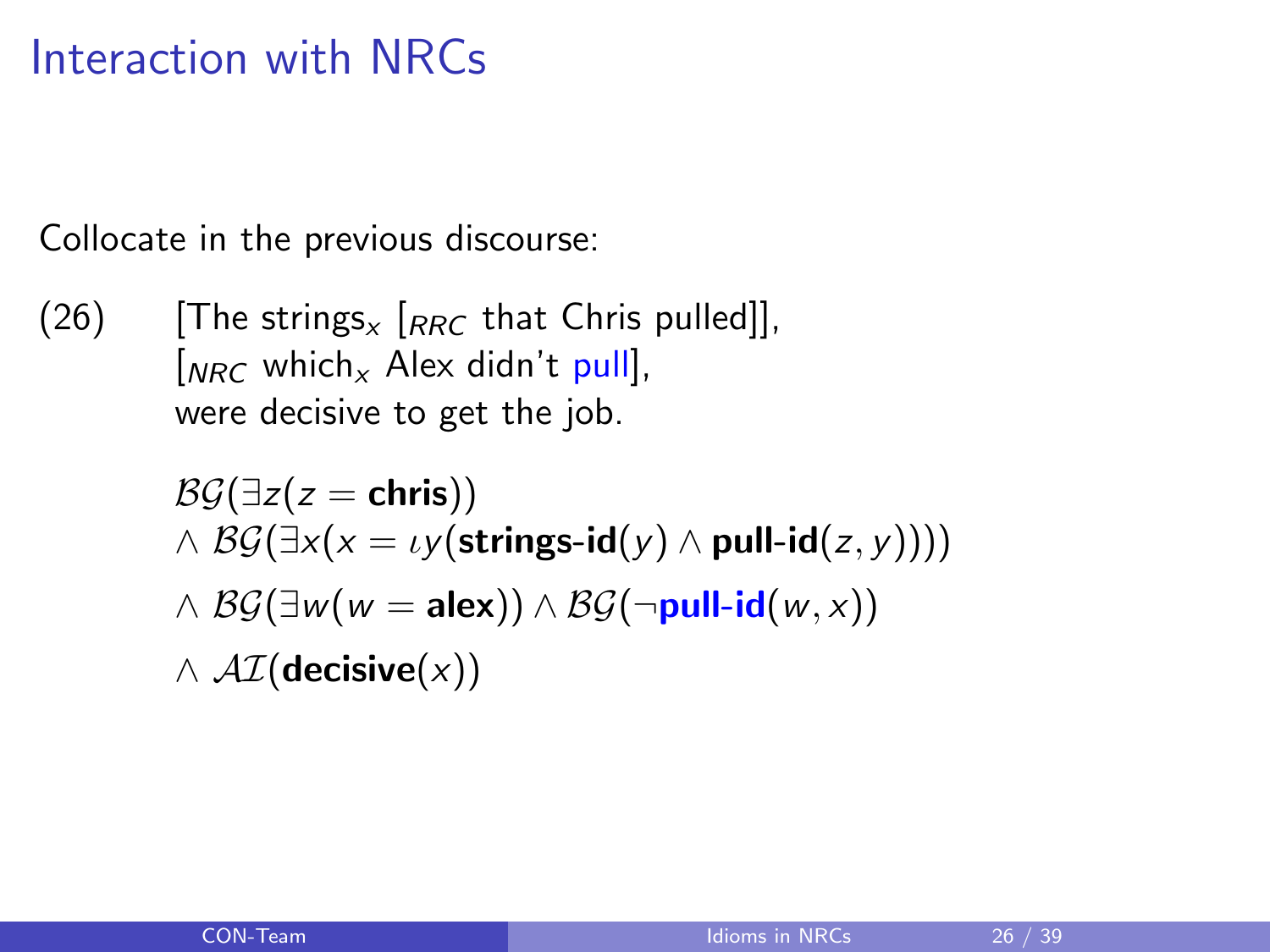# Interaction with NRCs

Split:

(27) \*Those<sub>x</sub> strings,  $\int_{NRC}$  which<sub>x</sub> Alex pulled, were decisive.

$$
\mathcal{B}\mathcal{G}(\exists z(z = \mathbf{a}\mathbf{lex})) \land \mathcal{B}\mathcal{G}(\exists x(x = \iota y : \mathbf{strings-id}(y))) \land \mathcal{B}\mathcal{G}(\mathbf{pull-id}(z, x)) \land \mathcal{AI}(\mathbf{decisive}(x))
$$

Intervention:

 $(28)$  \*Those<sub>x</sub> strings,  $\int_{NRC}$  which<sub>x</sub> (I hereby promise) will get you the job], will be pulled by Alex.  $\mathcal{B}\mathcal{G}(\exists z(z = \mathsf{alex}))$  $\wedge$  BG( $\exists x(x = \iota y : \text{strings-id}(y))$ )  $\wedge$  BG(get-you-job(x))  $\wedge$  AI(pull-id(z, x))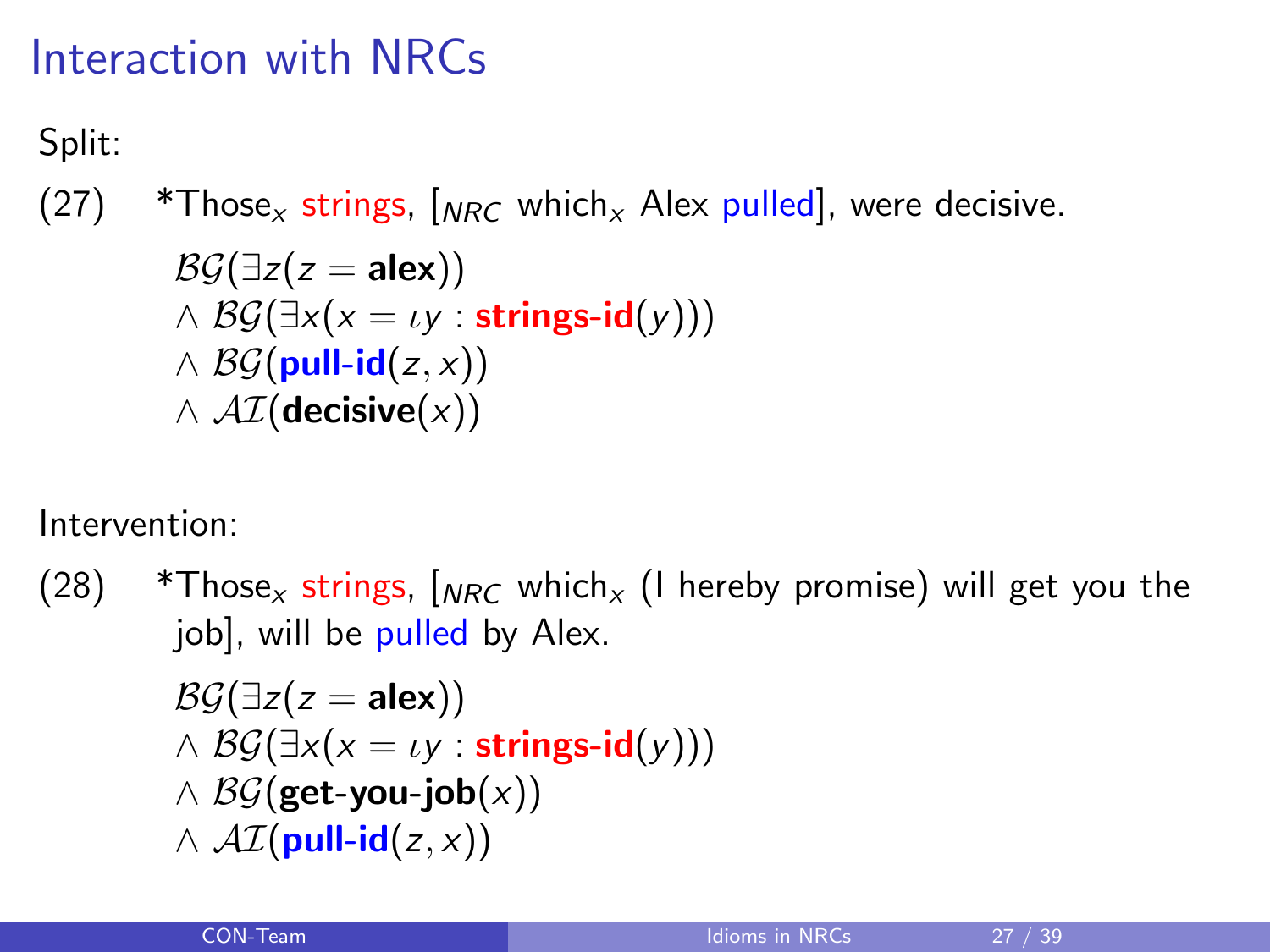# Summary of the analysis

- The NRC enforces the discourse update of its antecedent.
- Split and Intervention: The nominal component, strings, is not licensed by a collocator.
- In acceptable cases with isolated idiom parts: Both idiom parts have been licensed in the previous discourse.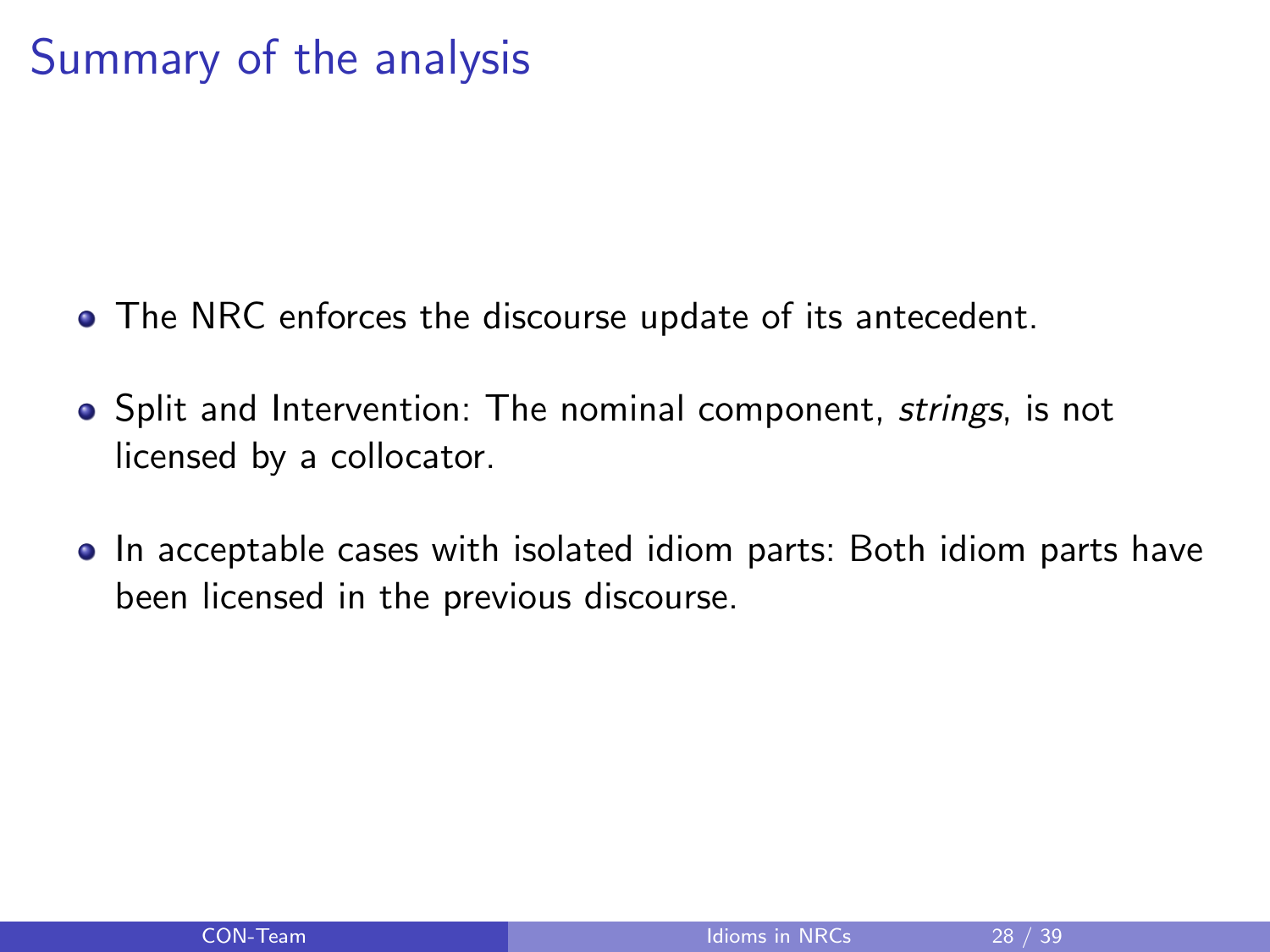# <span id="page-28-0"></span>**Overview**

**[Introduction](#page-1-0)** 

#### [Data](#page-4-0)

3 [Previous approaches](#page-10-0)

4 [Our Approach](#page-16-0)

#### **[Analysis](#page-20-0)**



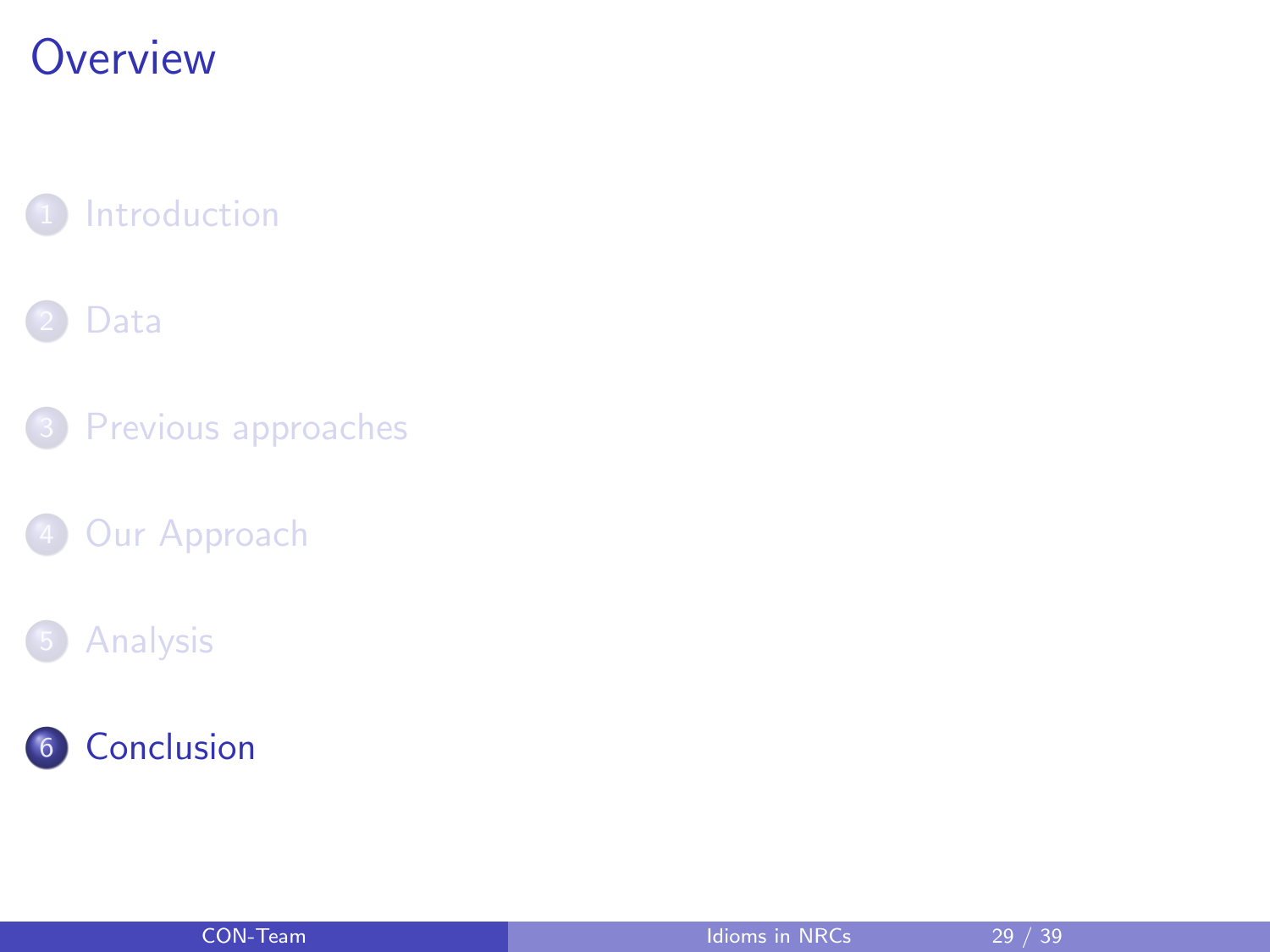# **Summary**

- There is more to idioms and NRCs than suggested in the classical literature (e.g. Vergnaud 1974 and Fabb 1990).
- Here: flexible, decomposable idioms
- NRCs: Require an antecedent that is part of the common ground.
- DFIs:
	- $\triangleright$  Collocational relation between idiom parts,
	- $\triangleright$  which need to be met within the same update operator or in the preceding context.
- Full HPSG-formalization in progress (Webelhuth et al., to appear; Bargmann & Sailer, 2016; Sailer & Am-David, 2016; Sailer, 2017)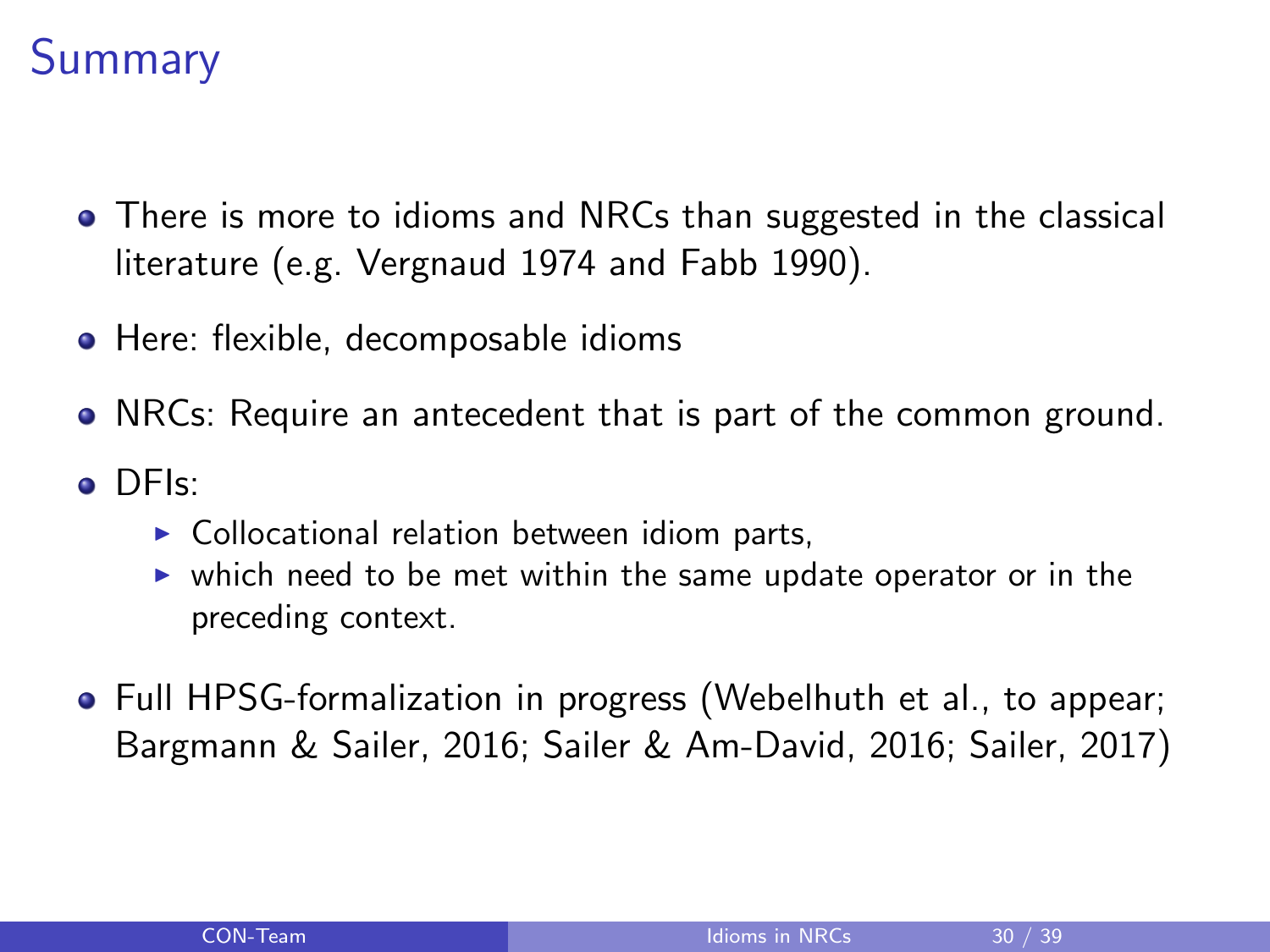# Further applications

- Isolated idiom parts across sentences:
	- (29) . . . and he pulled strings to get Pat a clerkship with a state supreme court justice. Chris, in contrast, didn't have access to any strings, and ended up hanging out a shingle. ... pull-id $(\ldots, \ldots)$ ... strings-id $(\ldots)$ ... strings-id $(\ldots)$ ...
- Idioms with body parts ("kinegrams", Burger 1976; Sailer 2017) allow for Split:
	- (30) die Ohren spitzen (lit: 'prick up one's ears') 'listen carefully'
	- $(31)$  Alex hat sich die<sub>x</sub> Ohren untersuchen lassen,  $\int_{NRC}$  die<sub>x</sub> sie früher ja immer gleich gespitzt hat, wenn sie ihren Namen gehört hat]. 'Alex had her ears examined, which<sub>x</sub>, as you know, used to prick up as soon as she heard her name.'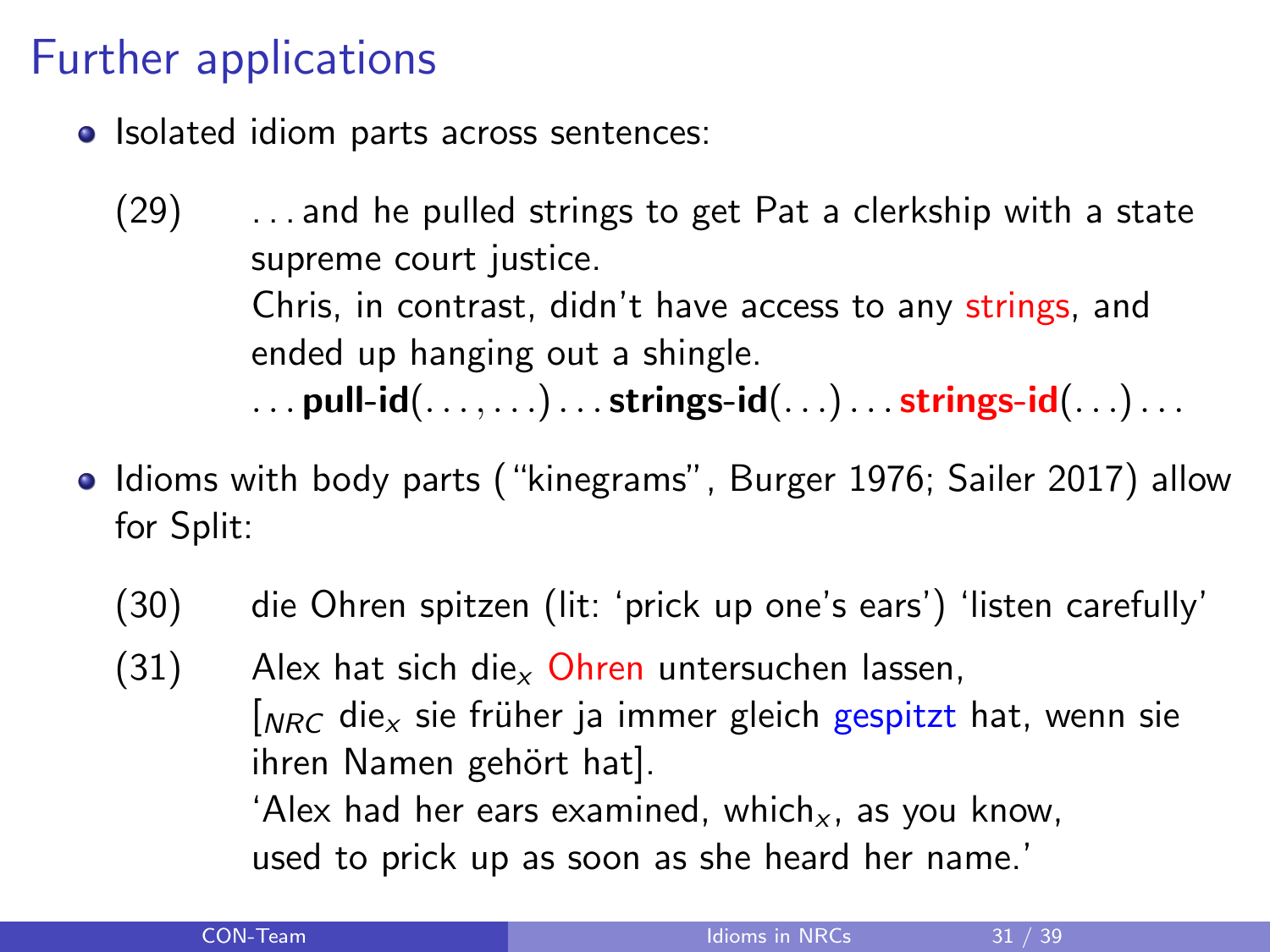#### Open questions

#### o NRCs:

- $\blacktriangleright$  Exact definitions of the update operators?
- Predictions for other constructions (clefts,  $\ldots$ )?
- $\triangleright$  Restrictions on which antecedents are possible from the background?
- o Idioms:
	- $\triangleright$  Other types of phraseologisms?
	- $\triangleright$  Different idioms occurring in the matrix clause and the NRC?
- (32) Einzelne Staaten tanzen der EU ganz schön auf der Nase herum, die sie aber offen gesagt immer noch ziemlich hoch trägt. Literally: Individual states dance on EU's nose, which it is still carrying very high, frankly speaking' 'Some states walk all over EU, who is, however, still quite toffee-nosed.'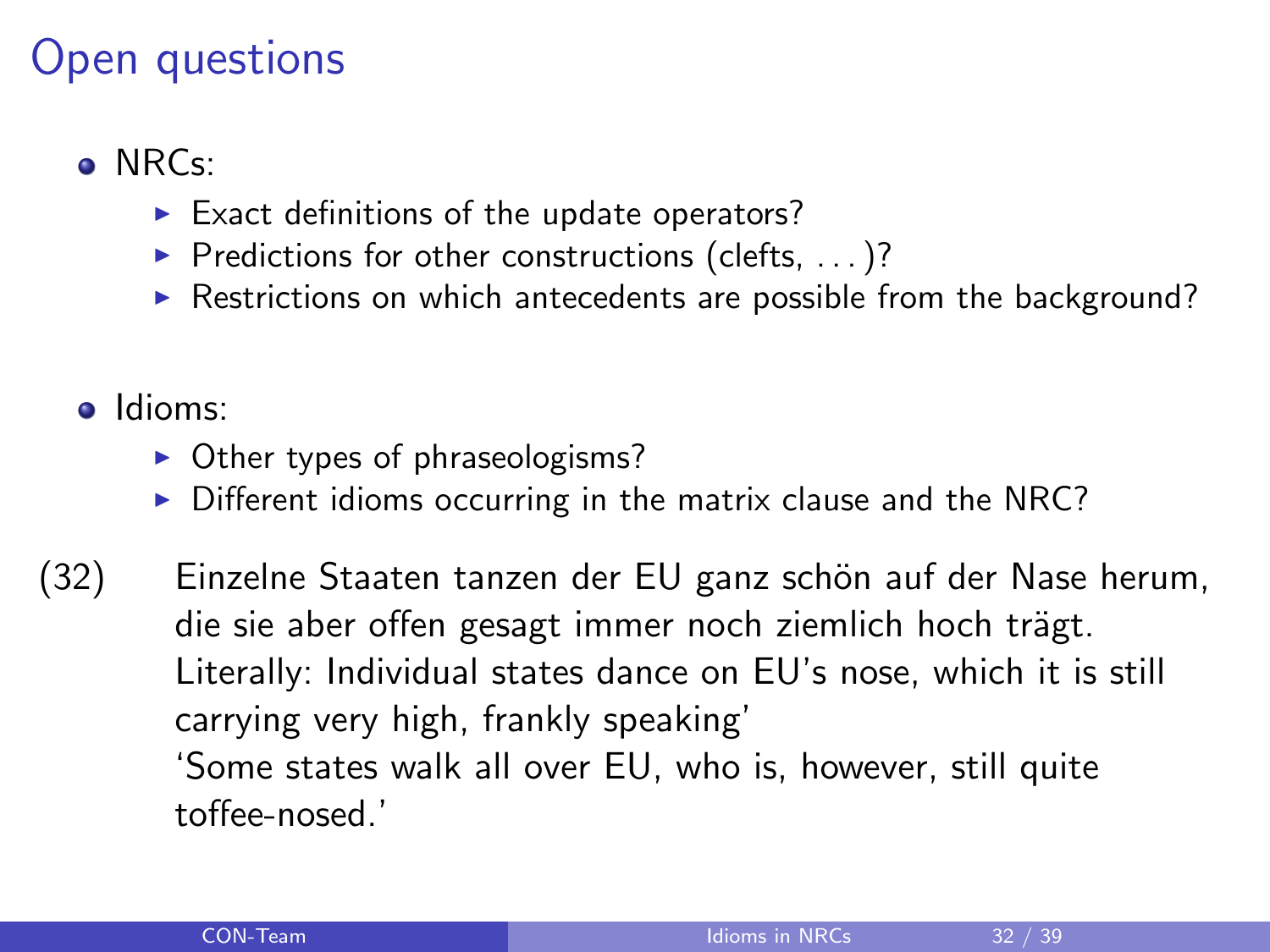#### Connection to other work in CON2

- Bluemel et al. (2017) compare NRCs to clefts, for which we find the same update structure as assumed here.
	- $(33)$  Maria hat Hans begrüßt, [(der ist es,) den sie lange nicht mehr gesehen hat]. 'Maria greeted Hans, whom she had not seen in a long time.'  $\mathcal{B}\mathcal{G}(\exists x(x = \text{maria})) \wedge \mathcal{B}\mathcal{G}(\exists y(y = \text{hans}))$  $\wedge$  AI(greet(x, y))  $\wedge$  BG(not-seen(x, y))
- CON-NRR poster: Implicit antecedent for NRCs with symmetric predicates:
	- (34) Alex<sub>x</sub> hat sich mit Chris<sub>v</sub> gestritten,  $N_{R,C}$  die<sub>x+v</sub> einander normalerweise gut verstehen]. 'Alex quarreled with Chris, who usually get along very well.'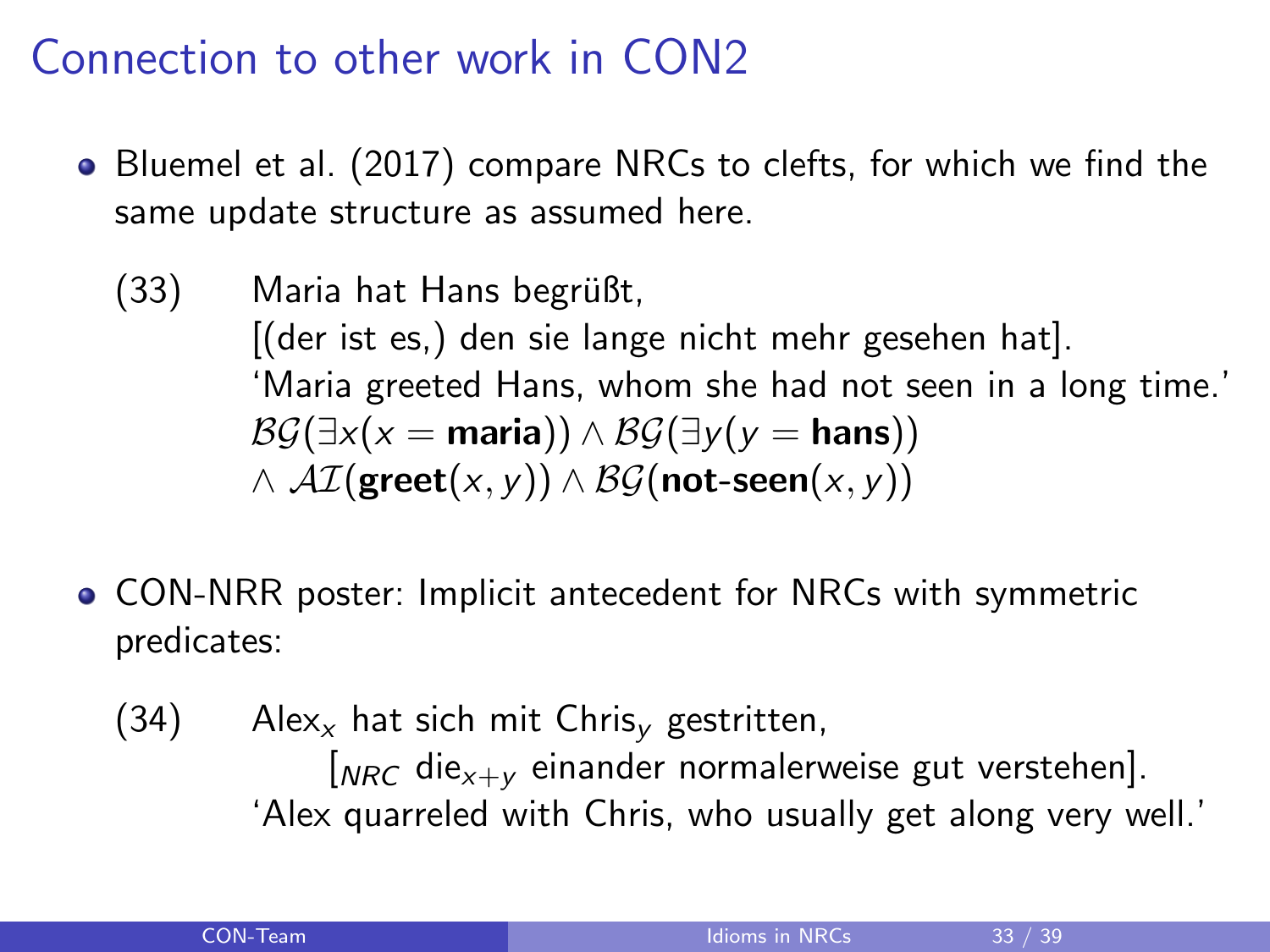## Thank you for your attention!

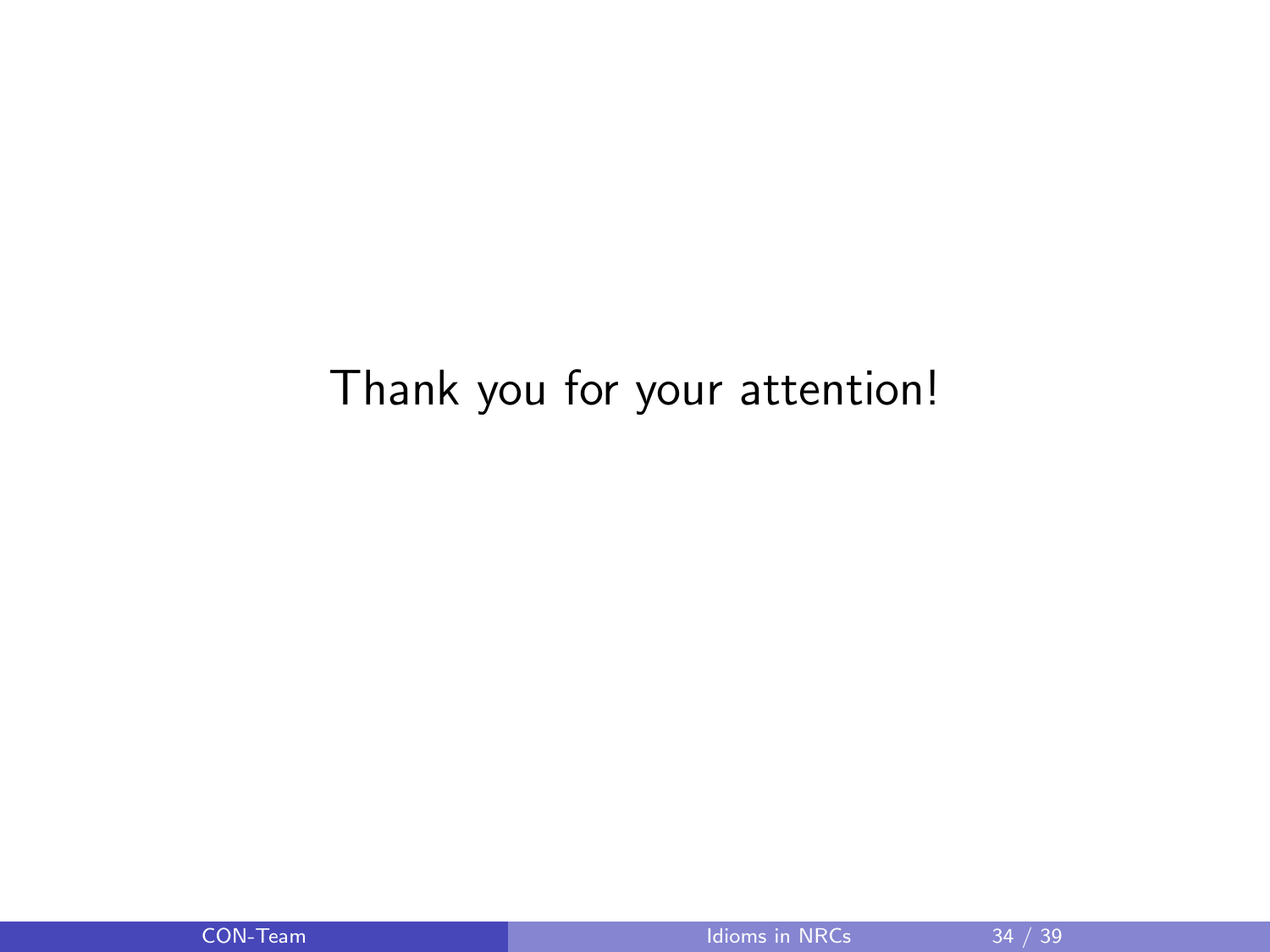## References I

AnderBois, Scott, Adrian Brasoveanu & Robert Henderson. 2015. At-issue proposals and appositive impositions in discourse. Journal of Semantics  $32(1)$ . 93–138. doi:10.1093/jos/fft014. [+http://dx.doi.org/10.1093/jos/fft014](+ http://dx.doi.org/10.1093/jos/fft014).

Arnold, Doug. 2004. Non-restrictive relative clauses in construction based HPSG. In Stefan Müller (ed.), Proceedings of the 11th international conference on Head-Driven Phrase Structure Grammar, Leuven 2004, 27–47. Stanford: CSLI Publications.

<http://cslipublications.stanford.edu/HPSG/5/arnold.pdf>.

- Arnold, Doug. 2007. Non-restrictive relative clauses are not orphans. Journal of Linguistics 43. 271–309.
- Arnold, Doug & Sascha Bargmann. 2016. Idiom-licensing in non-restrictive relative clauses. Poster presented at the PARSEME meeting, Dubrovnik.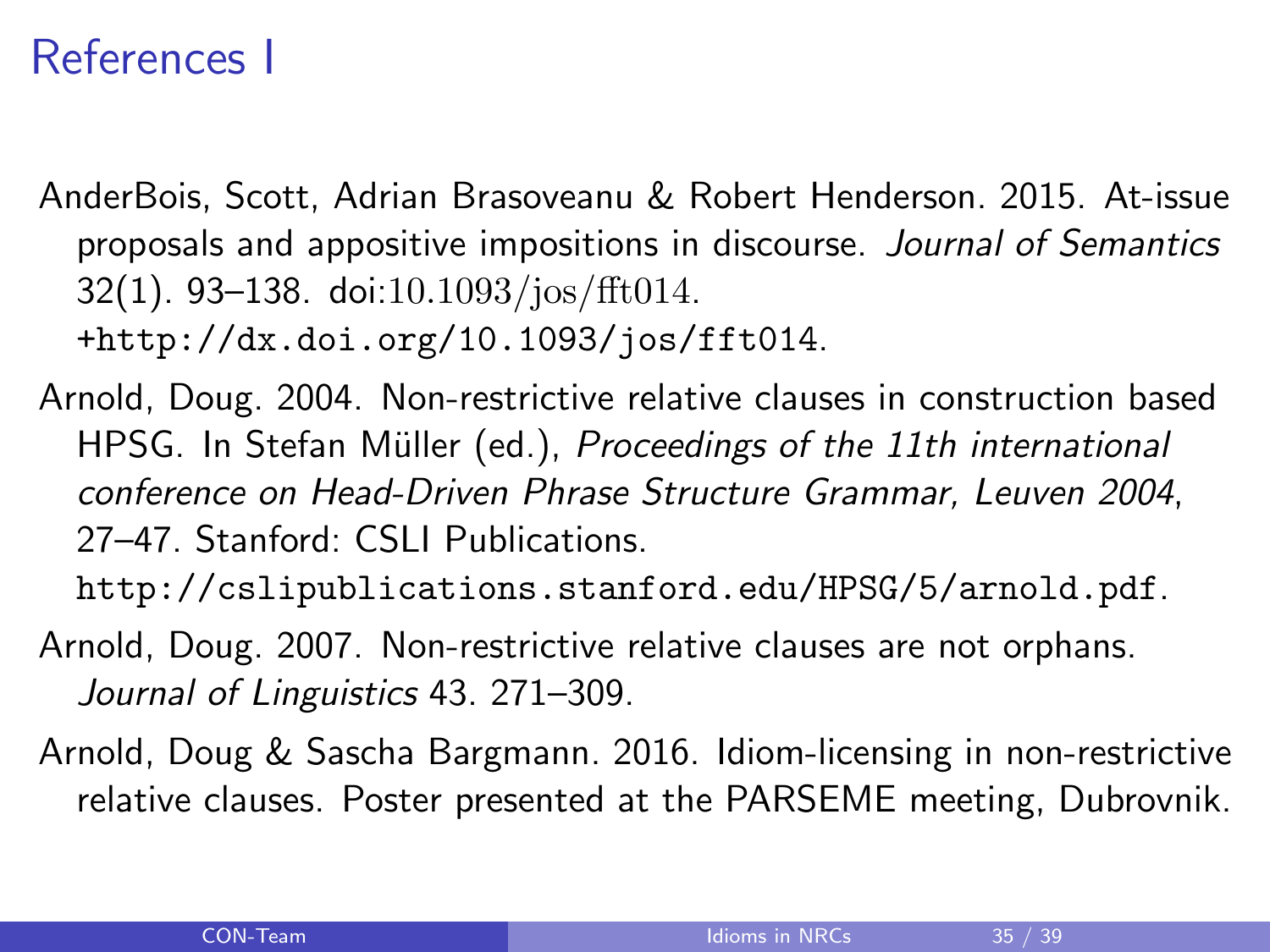#### References II

- Bargmann, Sascha & Manfred Sailer. 2016. Syntacitic flexibility of non-decomposable idioms. Under review for a volume on Multiword expressions: Insights from a multi-lingual perspective.
- Bluemel, Andreas, Christopher Götze & Anke Holler. 2017. Revisiting continuative relative clauses: Towards a unified account. In Proceedings of SinFonIJA 9, Graz, .
- Burger, Harald. 1976. Die Achseln zucken Zur sprachlichen Kodierung nicht-sprachlicher Kommunikation. Wirkendes Wort 26. 311–339.
- Fabb, Nigel. 1990. The difference between English restrictive and nonrestrictive relative clauses. Journal of Linguistics 26. 57–78.
- Groenendijk, Jeroen & Martin Stokhof. 1991. Dynamic predicate logic. Linguistics and Philosophy 14(1). 39–100.
- Henderson, Robert. 2014. The dynamics of nominal apposition. Handout to a talk delivered at Goethe-University, Frankfurt a.M.. January 14, 2014.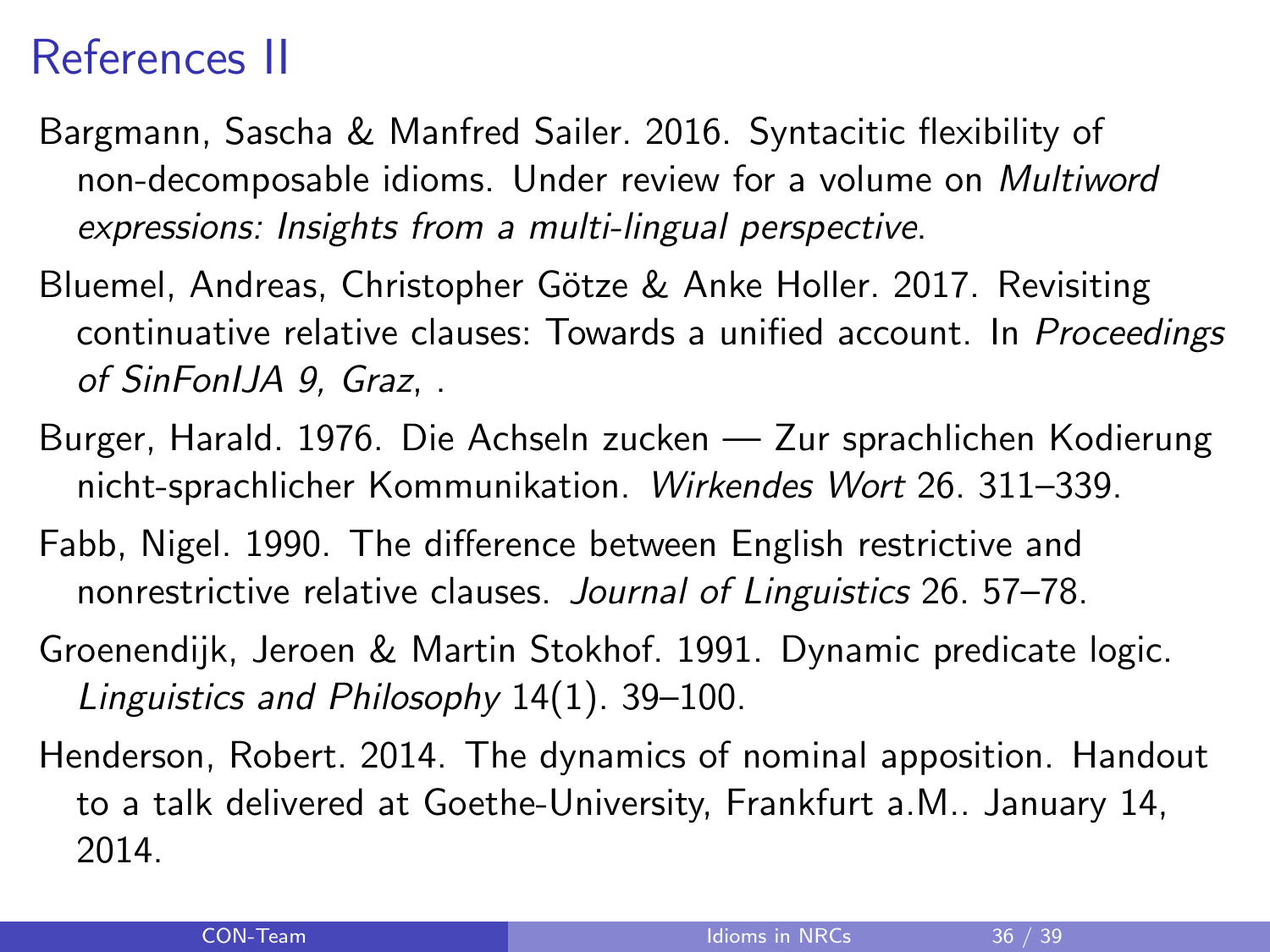## References III

- Kamp, Hans, Josef von Genabith & Uwe Reyle. 2011. Discourse representation theory. In Dov Gabbay  $&$  Franz Günthner (eds.), Handbook of philosophical logic, vol. 15, 125–394. Dordrecht: Reidel 2nd edn.
- Kamp, Hans & Uwe Reyle. 1993. From discourse to logic. Dordrecht: Kluwer Academic Publishers.
- McCawley, James D. 1981. The syntax and semantics of English relative clauses. Lingua 53. 99–149.
- Nunberg, Geoffrey, Ivan A. Sag & Thomas Wasow. 1994. Idioms. Language 70. 491–538.
- Pollard, Carl & Ivan A. Sag. 1994. Head-driven phrase structure grammar. Chicago and London: University of Chicago Press.
- Potts, Christopher. 2005. The logic of conventional implicatures (Oxford Studies in Theoretical Linguistics). Oxford: Oxford University Press.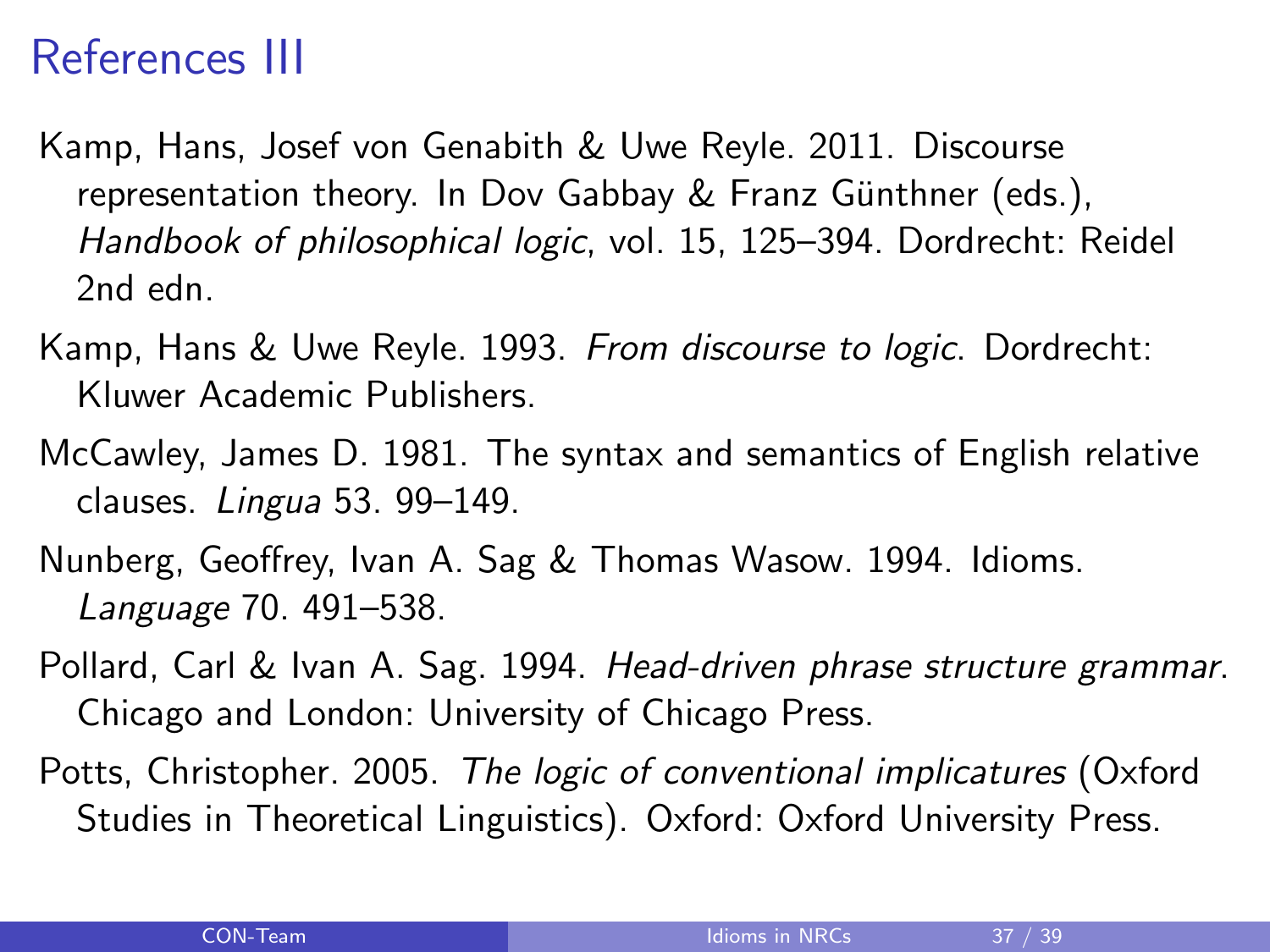## References IV

- Richter, Frank & Manfred Sailer. 2004. Basic concepts of lexical resource semantics. In Arne Beckmann & Norbert Preining (eds.), Esslli 2003 course material i, vol. 5 (Collegium Logicum), 87–143. Vienna: Kurt Gödel Society Wien.
- Sailer, Manfred. 2017. The multi-dimensional semantics of kinegrams. Talk at the European Workshop on HPSG, Paris, March 2017.
- Sailer, Manfred & Assif Am-David. 2016. Definite meaning and definite marking. In Doug Arnold, Miriam Butt, Berthold Crysmann, Tracy Holloway King & Stefan Müller (eds.), Proceedings of the joint 2016 conference on head-driven phrase structure grammar and lexical functional grammar, polish academy of sciences, warsaw, poland, 641–661. Stanford, CA: CSLI Publications.
	- [http://cslipublications.stanford.edu/HPSG/2016/](http://cslipublications.stanford.edu/HPSG/2016/headlex2016-sailer-am-david.pdf) [headlex2016-sailer-am-david.pdf](http://cslipublications.stanford.edu/HPSG/2016/headlex2016-sailer-am-david.pdf).